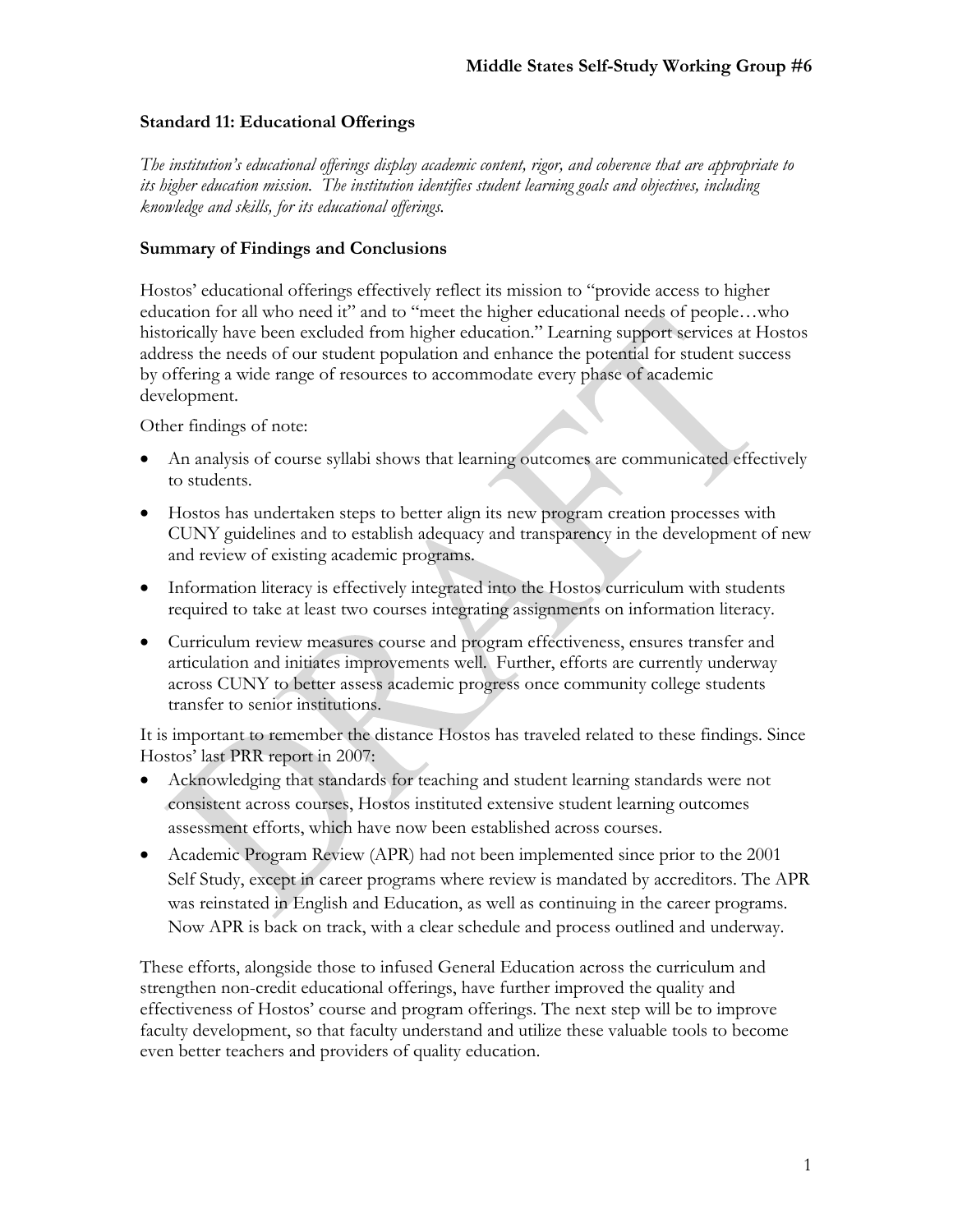Working Group 6 concluded that Hostos meets the fundamental elements of this standard. The evidence of these findings and conclusions is presented in the following report. **Working Group 6 – Standard #11 Report** 

#### **Question 1: How effectively do the College's educational offerings reflect its mission?**

Educational offerings at Hostos effectively reflect its mission to "provide access to higher education for all who need it" and to "meet the higher educational needs of people…who historically have been excluded from higher education."

**Access to higher education, intellectual growth, and increased socio-economic mobility and capacity for community service through its liberal arts, career, and professional programs.** As an open admissions institution, students who meet standard pre-requisites and grade requirements can enter any one of Hostos' 27 associate degree and certificate programs, including 14 articulated programs and seven dual degree programs with four-year institutions. See Table 11.1 on the next page for a listing of degree and certificate programs.

Work in recent years to clarify academic program entrance requirements, as well as increased attention to strengthening student learning outcomes associated with courses helps to ensure that Hostos graduates have the preparation necessary to succeed in a diverse and changing work environment. See responses to questions 3 and 6 under this standard, and questions 1- 2 under standard 12 more analysis on student learning outcomes assessment and general education competency building activities. This work, coupled with increased attention to service learning (e.g., cooperative education, internships) helps ensure our students develop as thoughtful and responsible citizens of their communities. In addition, many Hostos courses transfer to four- year colleges in the CUNY system and to other senior colleges and universities outside CUNY, as outlined in Table 12.3 under Standard 12, Question 4 of this report. The transferability of Hostos courses helps students progress along a path of lifelong learning, helping them to earn bachelor's degrees to further strengthen their credentials.

While from many perspectives Hostos is an accessible institution, a lot of students cannot fulfill their academic requirements for a number of reasons, as described in the Introduction to this Self Study.

**Diversity, bilingualism, and multiculturalism in teaching and learning.** Content across courses and programs provides students with diverse and multicultural perspectives that can help them become better leaders for tomorrow. In some instances, Hostos offers dedicated courses that focus on diversity content (e.g., in Latin American and Caribbean Studies, Black Studies). In others, diverse literature is infused within courses (e.g., in core English courses). ESL students are similarly exposed to diverse curriculum materials in ESL classes. In addition, although not as many Spanish language and content courses are offered in English or Spanish as before, multiculturalism continues to be fostered.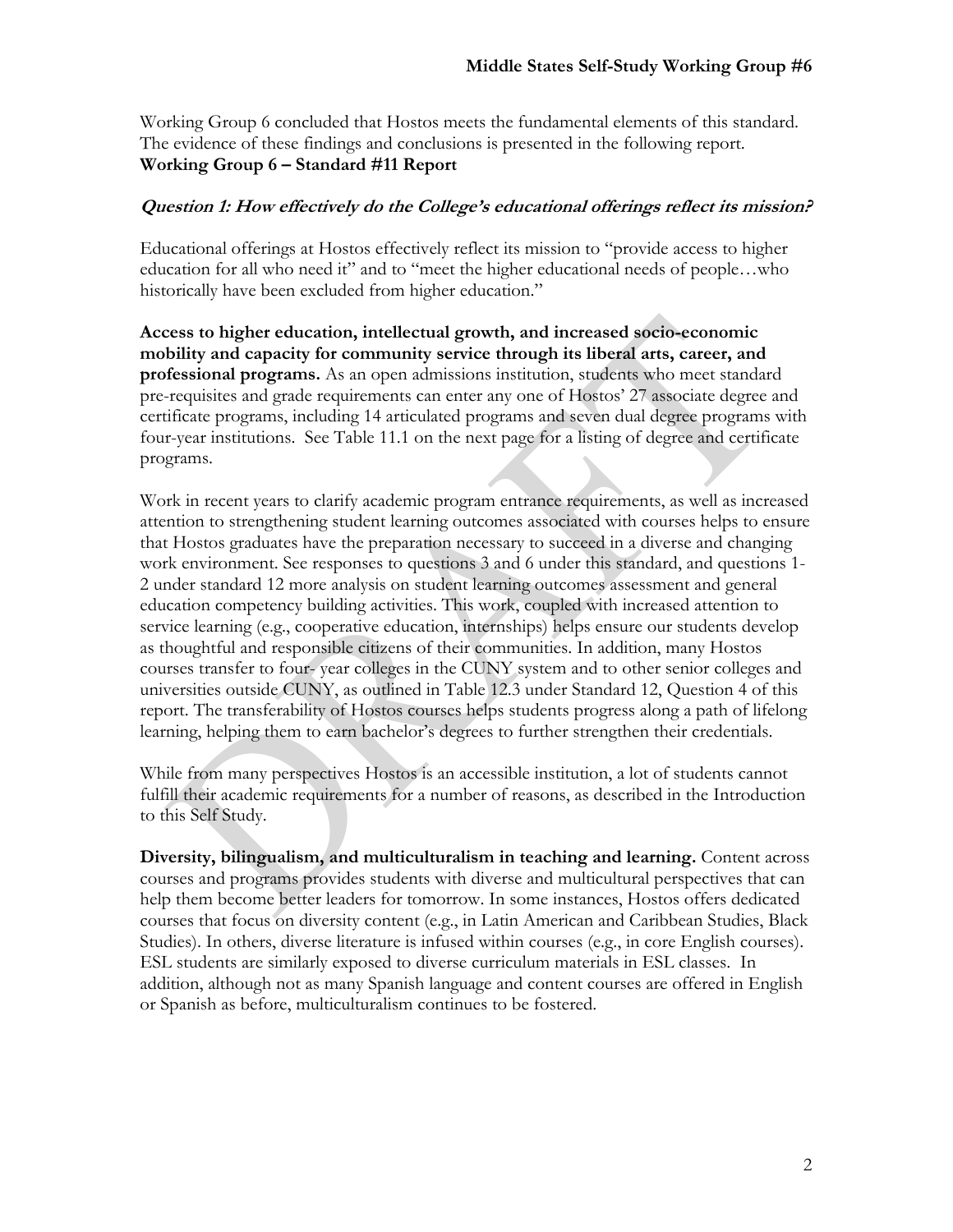| <b>Degree</b> | Program                                     |
|---------------|---------------------------------------------|
| A.A.S.        | Accounting                                  |
| A.S.          | Accounting                                  |
| A.S.          | Accounting for Forensic Accounting          |
| Cert.         | <b>Office Assistant</b>                     |
| A.A.S.        | Early Childhood Education                   |
| A.S.          | <b>Mathematics</b>                          |
| A.S.          | <b>Chemical Engineering Science</b>         |
| A.A.S.        | Digital Design & Animation                  |
| A.A.S.        | Dental Hygiene                              |
| A.S.          | <b>Electrical Engineering Science</b>       |
| A.S./Cert.    | <b>Community Health</b>                     |
| A.A.          | Liberal Arts & Science                      |
| A.S.          | Liberal Arts & Science                      |
| A.S.          | <b>Mechanical Engineering Science</b>       |
| Cert.         | Practical Nursing (LPN)                     |
| A.A.S.        | Nursing                                     |
| A.A.S.        | Radiologic Technology                       |
| A.A.S.        | <b>Digital Music</b>                        |
| A.A.S.        | <b>Public Interest Paralegal Studies</b>    |
| A.A.S.        | Aging & Health Studies                      |
| A.S.          | <b>Civil Engineering Science</b>            |
| A.S.          | <b>Business Management</b>                  |
| A.A.          | <b>Criminal Justice</b>                     |
| A.A.S.        | Office Tech (Admin Asst and Med Office Mgr) |
| A.A.S.        | Public Policy & Administration              |
| A.S.          | Science for Forensic Science                |
| Cert.         | <b>Business Information Systems</b>         |

#### **T 11.1: Hostos Degree and Certificate Programs**

Key:

A.A.S. = Associate In Applied Science

A.A.= Associate In Arts

A.S. = Associate In Science

Cert. = Certificate Program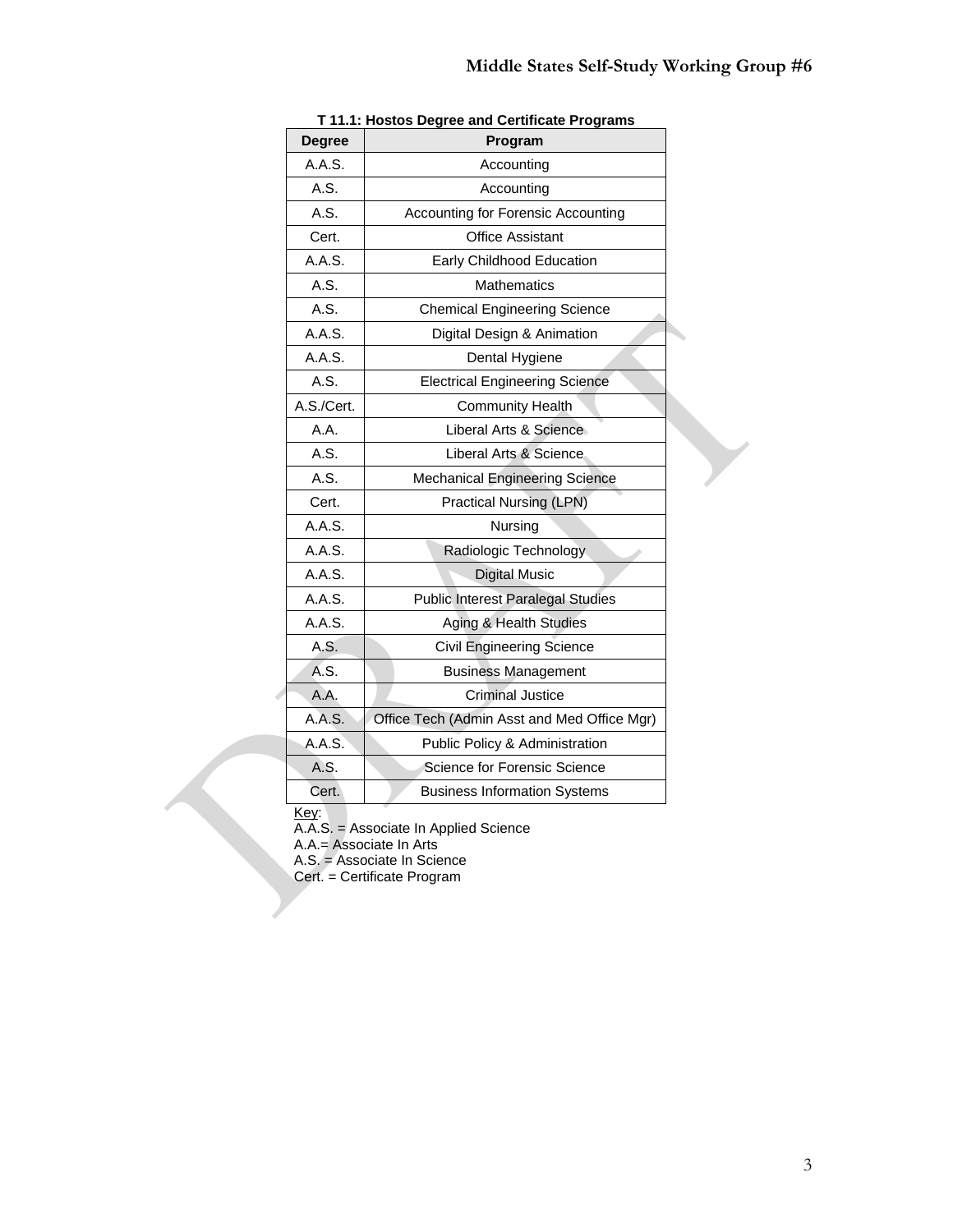**English/Math Skills Development.** Given that more than 85% of entering students are in need of some form of remedial or developmental skills building, with about 1/3 identified as being triple remedial (in reading, writing, and mathematics), Hostos focuses significant attention and resources on building these important foundations for higher education learning. In addition to more 15 different ESL courses offered each term, Hostos offers two primary Math skills remedial courses and three English-language skills remedial courses.

# **Question 2: Are the processes to establish and maintain relevant, well-integrated academic programs adequate and transparent?**

## *A. Hostos adheres to CUNY guidelines in the creation of new programs.*

Hostos' process for creating new programs and courses is outlined below in Table 11.2. This process meets CUNY guidelines for the establishment and maintenance of relevant, well-integrated academic programs. (D – Faculty Handbook for the Creation of New Academic Programs, www.cuny.edu/academics/programs/resources/facultyhandbook.html



Table 11.2 Pathway of Curriculum in Development of New Programs at Hostos

This curricular process provides opportunities for review at every relevant governance level, thus further ensuring high standards for faculty review and transparency of both new and existing programs.

A recent example of new program creation is the development of well-integrated dual/joint degree programs at Hostos. Dual/joint degree programs are available to all students who meet standard prerequisites and grade requirements to progress through the curriculum. Curriculum and syllabi are aligned by faculty from both the two-year and four-year colleges. The initial success of the dual/joint degree program in Electrical Engineering encouraged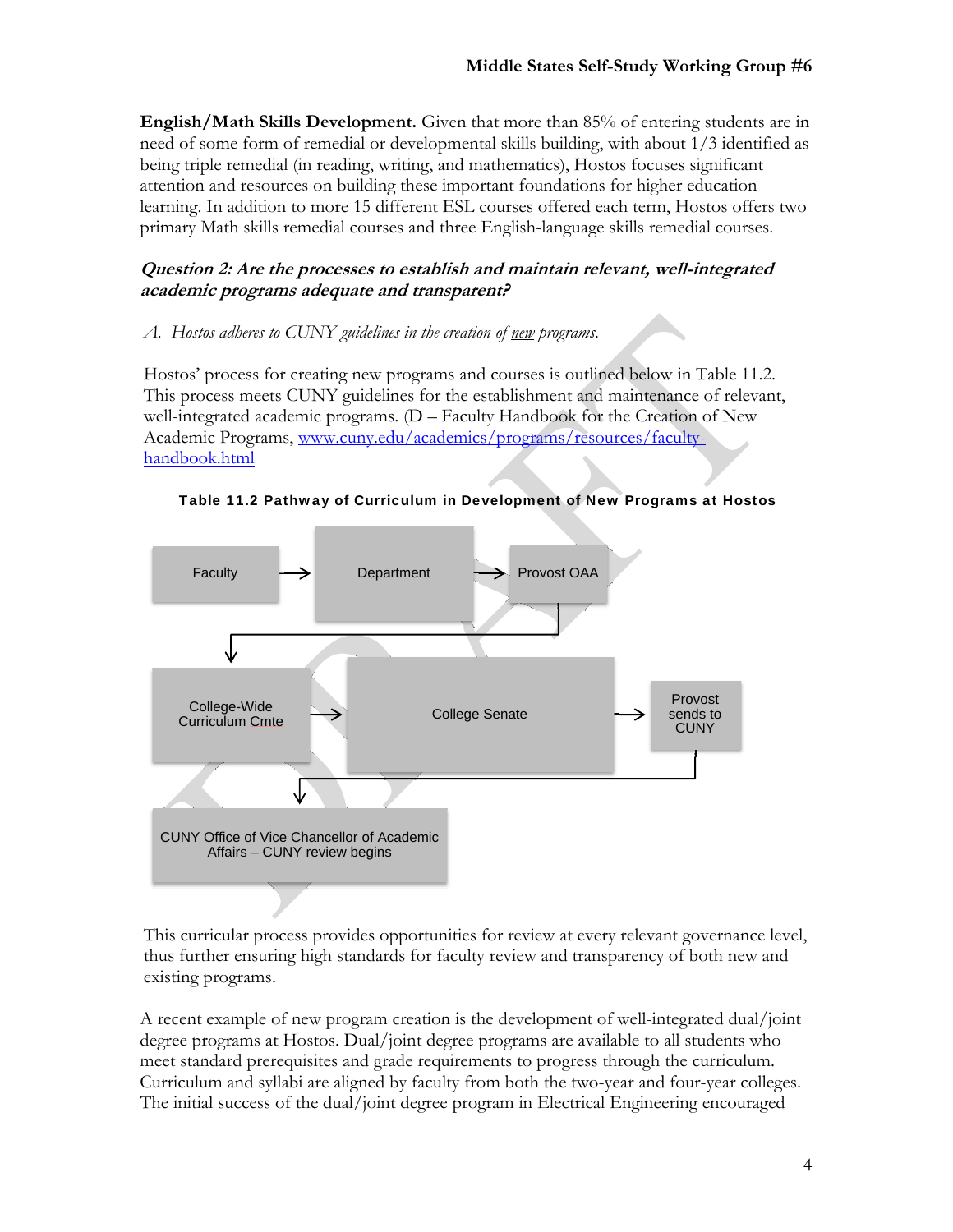Hostos and CCNY to develop and fully implement three more dual/joint programs: A.S./B.E. in Civil Engineering, A.S./B.E. in Chemical Engineering and the A.S./B.E. in Mechanical Engineering.

*B. Academic Affairs has recently reaffirmed the process and updated the schedule for the upcoming review of existing academic programs.* 

Table 11.3 below outlines the current APR process.

| <b>Timeframe</b>                           | <b>Activities</b>                                                                                                                                                                                                                                                                                                                                                                                                         |
|--------------------------------------------|---------------------------------------------------------------------------------------------------------------------------------------------------------------------------------------------------------------------------------------------------------------------------------------------------------------------------------------------------------------------------------------------------------------------------|
| April-May of year before APR year          | Departmental committee is convened and is formally charged by the<br>Provost prior to the end of the academic year.                                                                                                                                                                                                                                                                                                       |
|                                            | Committee prepares timeline for completing the APR, including<br>benchmarks for completing specific tasks. The committee meets with<br>the Provost to review these materials and they agree on the final<br>timeline for the department, including dates for benchmarks: data<br>gathering; completion of initial draft; review and comment of draft;<br>submission of report to Provost; review and/or visit by external |
|                                            | reviewer; submission of final report; final meeting with Provost.                                                                                                                                                                                                                                                                                                                                                         |
| Prior to start of fall term of APR<br>year | Prior to start of fall term, the committee organizes for the task and<br>begins the process of identifying specific data and materials to collect,<br>prepare interview protocols (as appropriate), etc.                                                                                                                                                                                                                  |
| September/October of APR year              | Committee meets and works with other offices (e.g., OAA, OIR,<br>SDEM, Admissions, Financial Aid, Human Resources, Budget, etc.) to<br>obtain necessary materials and/or data.                                                                                                                                                                                                                                            |
| Start of spring term of APR year           | Preparation of the draft report.                                                                                                                                                                                                                                                                                                                                                                                          |
| February of APR year                       | Draft report is provided to all faculty members in the department for<br>review and comment.                                                                                                                                                                                                                                                                                                                              |
| March 1 of APR year                        | Final report is submitted to the Provost with the names of between<br>three and five individuals who have agreed to serve as external<br>reviewers.                                                                                                                                                                                                                                                                       |
| March 15 of APR year                       | Provost selects external reviewer(s) for site visit(s).                                                                                                                                                                                                                                                                                                                                                                   |
| April of APR year                          | Following site visit(s), the external reviewer(s) submit their final<br>report(s).                                                                                                                                                                                                                                                                                                                                        |
| May of APR year                            | Final meeting with the committee (or possibly the entire department)<br>and Provost to review the findings of the reports and external<br>reviewers and develop action goals for the coming academic year.                                                                                                                                                                                                                |
| May one year after APR year                | Brief follow-up report on the implementation of the action goals and<br>their impact.                                                                                                                                                                                                                                                                                                                                     |

T 11.3: Academic Program Review process

The OAA has worked with department chairs to create the APR schedule outlined below in Table 11.4.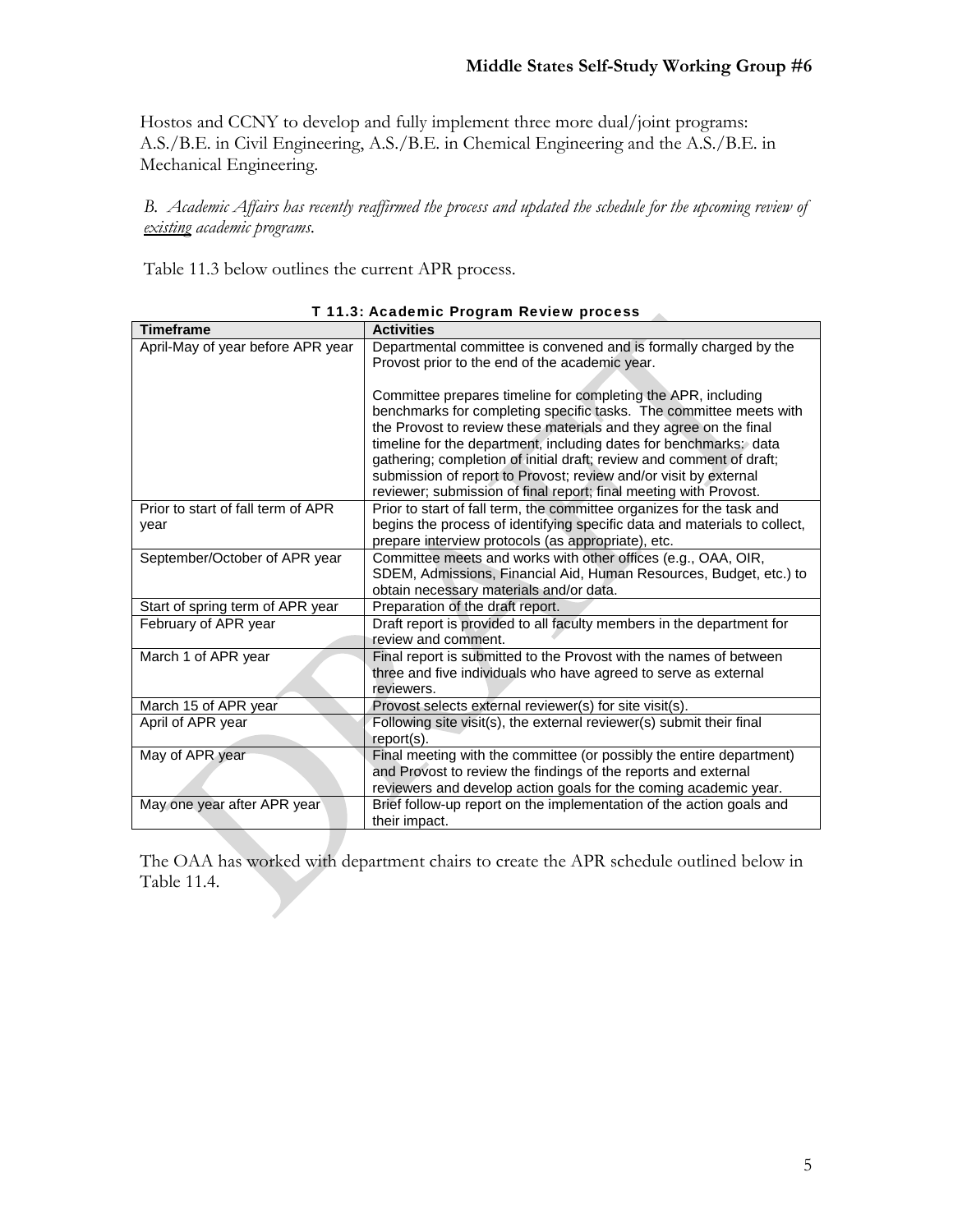| T 11.4: Academic Program Review Schedule                                                                                                                                                                                                                                |  |  |  |  |
|-------------------------------------------------------------------------------------------------------------------------------------------------------------------------------------------------------------------------------------------------------------------------|--|--|--|--|
| AY 2008-2010                                                                                                                                                                                                                                                            |  |  |  |  |
| Early Childhood Education (AY 2008-09)<br>English (AY 2009-10)<br>Radiologic Technology (AY 2009-10)<br>Nursing (AY 2009-10)<br>Dental Hygiene (AY 2010-2011)                                                                                                           |  |  |  |  |
| AY 2011-2012                                                                                                                                                                                                                                                            |  |  |  |  |
| Language and Cognition<br><b>Mathematics</b>                                                                                                                                                                                                                            |  |  |  |  |
| AY 2012-2013                                                                                                                                                                                                                                                            |  |  |  |  |
| <b>Behavioral Sciences</b><br>Social Sciences<br><b>Business Management</b><br>Accounting<br>Office Technology<br>Aging and Health Studies                                                                                                                              |  |  |  |  |
| AY 2013-2014                                                                                                                                                                                                                                                            |  |  |  |  |
| Engineering Programs (Dual Programs)<br>Library<br>Liberal Arts Education (Self-Study of General Education)<br>Digital Design & Animation<br><b>Digital Music</b><br>Modern Languages                                                                                   |  |  |  |  |
| AY 2014-2015                                                                                                                                                                                                                                                            |  |  |  |  |
| <b>Criminal Justice</b><br><b>Public Administration</b><br><b>Science for Forensic Sciences</b><br><b>Natural Sciences</b><br><b>Humanities</b><br><b>Black Studies</b><br>Latin & Caribbean Studies<br>Visual & Performing Arts<br>Health Education (Community Health) |  |  |  |  |

For more analysis on Hostos' academic program review efforts, see Working Group 7's response to question 2 under Standard 7.

# **Question # 3: How effectively does the college ensure that course syllabi clearly communicate learning outcomes, and how are these assessed? [Compliance / Assessment]**

### *A. Most syllabi include learning outcomes.*

To assess the extent to which syllabi clearly communicate learning outcomes, Working Group 6 analyzed 506 syllabi for courses offered in fall 2010. The table below charts the *total number of syllabi* examined in each department, and then indicates the number of these syllabi with learning objectives that are:

- *consistent* across courses
- *embedded within assignments* across courses
- *non-existent (no SLOs)*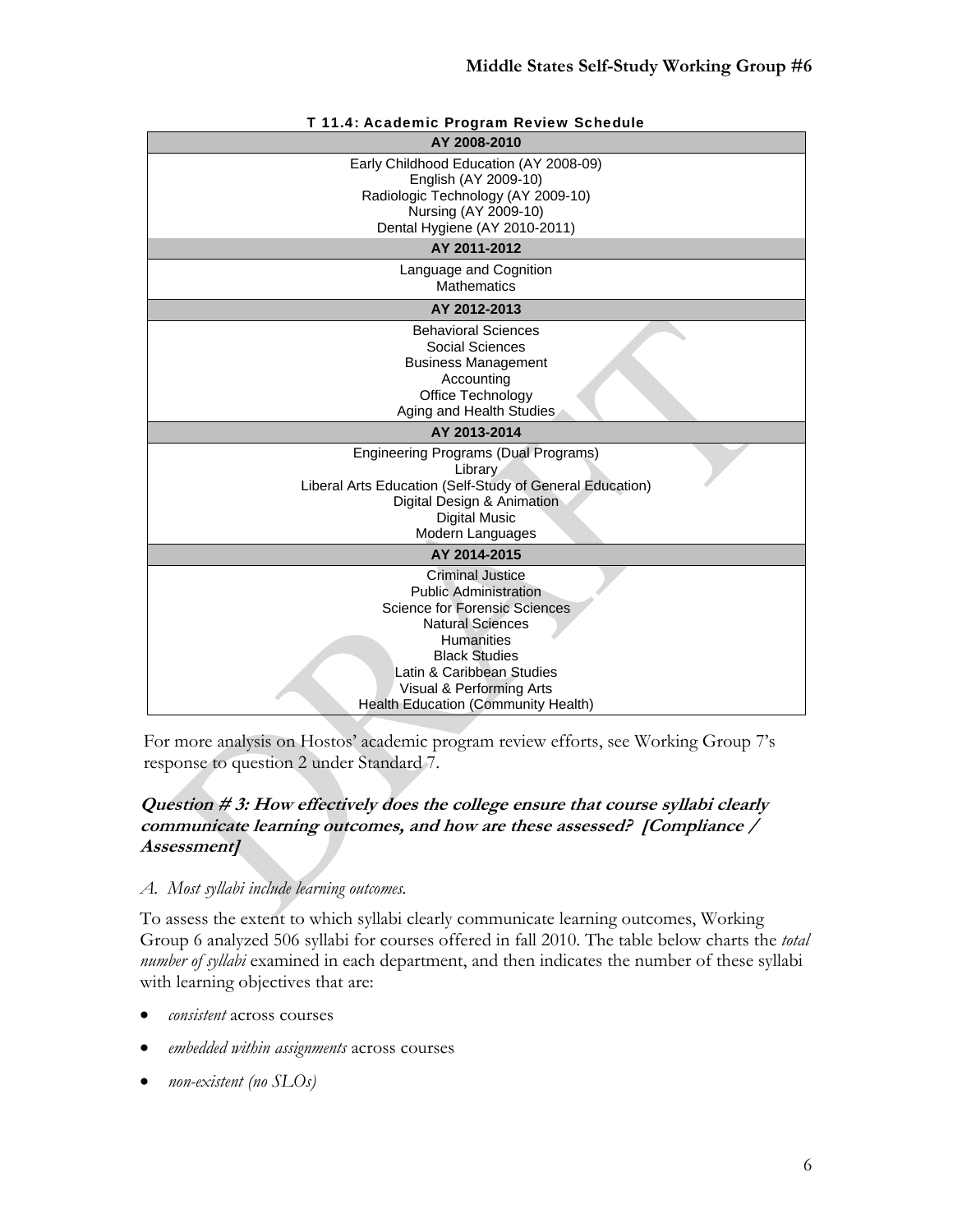*varied* across multi-section courses

Overall, analysis revealed that most of the Hostos syllabi surveyed clearly and consistently communicate learning outcomes. Findings indicate that in 14 of 21 departments examined, learning objectives were included on at least 80% of syllabi. Five departments had 100% inclusion rates.

*[Note: The SLOs do not include General Education core competencies, which are currently under development for infusion across core courses. See the response to questions 1-5 under Standard 12 for more details about General Education efforts currently underway.].* 

**Standard 11 Comes Alive at Hostos:**  Include short narrative on impact of student learning outcomes assessment on teaching and learning at the college.

Overall, 67% of all syllabi reviewed included SLOs that were either unmixed or embedded within assignments or topic lists (i.e., the SLOs stood alone). Three percent of the syllabi included SLOs that were either mixed or embedded within course assignments, and 30% of the syllabi had no SLOs indicated. There was also variation across departments. Among departments with a lower percentage of syllabi including SLOs, Mathematics had the lowest percentage with only 14% of syllabi including any SLOs. However, for most courses in the Mathematics Department, the course description included references to the skills required to complete the class. Overall, 70% of the course syllabi reviewed contained SLOs in some form. More than half the departments surveyed present syllabi for different sections of the same course with different sets of learning outcomes. Table 11.5 below shows data on learning outcomes for different departments. Bolded departments present the most syllabi with the highest rates of inclusion.

| <b>DEPARTMENT</b>                   | Total $#$ of<br>Course<br>Syllabi | # of Syllabi<br>w/Consistent<br><b>SLO<sub>s</sub></b> | # of Syllabi<br>w/Embedded<br><b>SLO<sub>s</sub></b> | # of Syllabi<br>w/No SLOs | # of Syllabi<br>w/Varied SLOs<br>across sections |
|-------------------------------------|-----------------------------------|--------------------------------------------------------|------------------------------------------------------|---------------------------|--------------------------------------------------|
| <b>Allied Health</b>                |                                   |                                                        |                                                      |                           |                                                  |
| Dental                              | 8                                 | 1                                                      | 6                                                    | 1                         | 0                                                |
| Radiologic Technology               | 9                                 | 6                                                      | 2                                                    | 1                         | 1                                                |
| <b>Business</b>                     |                                   |                                                        |                                                      |                           |                                                  |
| <b>Business and Accounting</b>      | 37                                | 30                                                     | 0                                                    | 7                         | $\mathbf{2}$                                     |
| Computer and Information<br>Systems | $\overline{4}$                    | 4                                                      | $\Omega$                                             | 0                         | 0                                                |
| Office Technology                   | 8                                 | 8                                                      | 0                                                    | 0                         | 0                                                |
| Education                           |                                   |                                                        |                                                      |                           |                                                  |
| Gerontology                         | 4                                 | $\overline{2}$                                         | 2                                                    | 0                         | 0                                                |
| <b>Health Education</b>             | 21                                | 17                                                     | 1                                                    | 3                         | $\overline{2}$                                   |
| <b>Physical Education</b>           | 13                                | 5                                                      | 0                                                    | 8                         | 0                                                |
| <b>Teacher Education</b>            | 17                                | 14                                                     | $\overline{2}$                                       | 1                         | 0                                                |

#### T 11.5: Inclusion Of Learning Objectives in Hostos Course Syllabi For Fall, 2010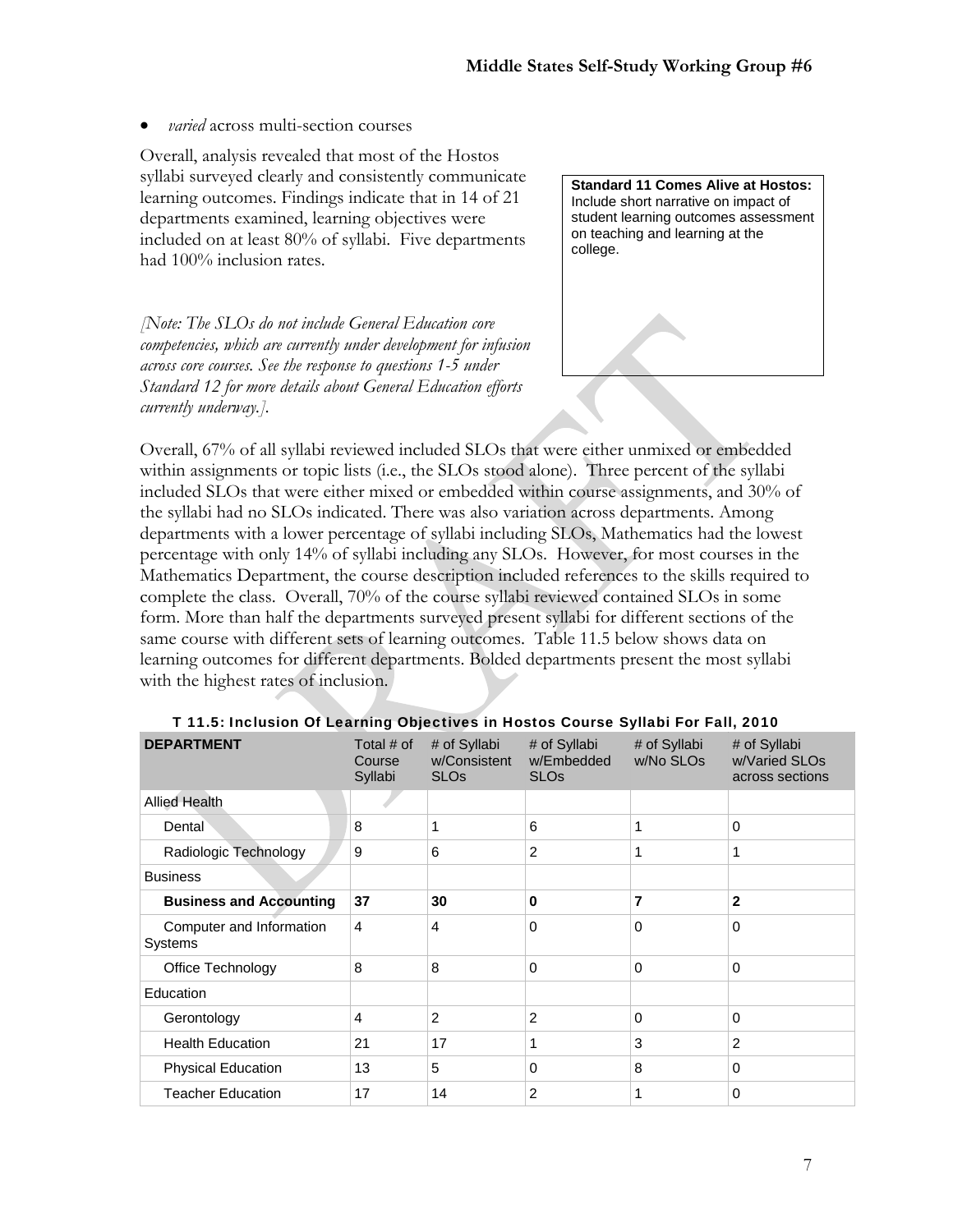| <b>English</b>                      | 67  | 58 | 0        | 9              | 3        |
|-------------------------------------|-----|----|----------|----------------|----------|
| <b>Humanities</b>                   |     |    |          |                |          |
| <b>African Studies</b>              | 7   | 6  | 0        | 1              | 1        |
| Core                                | 7   | 5  | 0        | $\overline{2}$ | 1        |
| <b>Digital Design</b>               | 20  | 20 | 0        | 0              | $\Omega$ |
| <b>Digital Music</b>                | 3   | 3  | 0        | 0              | $\Omega$ |
| Latin American & Caribbean<br>Study | 6   | 6  | 0        | 0              | $\Omega$ |
| Modern Language Unit                | 19  | 15 | 0        | 4              | 1        |
| <b>Visual and Performing Arts</b>   | 40  | 35 | $\bf{0}$ | 5              | 1        |
| <b>Language and Cognition</b>       | 49  | 35 | 0        | 14             | 1        |
| <b>Mathematics</b>                  | 107 | 15 | $\Omega$ | 92             | 3        |
| <b>Natural Sciences</b>             |     |    |          |                |          |
| Biology                             | 37  | 34 | $\Omega$ | 3              | 3        |
| <b>Physical Sciences</b>            | 23  | 22 | 0        | 1              | 2        |

#### *B. Many students surveyed indicate that requirements are well communicated.*

The CUNY Student Experience Survey, which is administered every other year, includes two questions that help us understand the degree to which students feel they are getting the information they need to succeed academically at Hostos. The first question asks whether or not students feel degree requirements (which include student learning outcomes) were clearly communicated to them. The second asks whether or not students feel satisfied with the level of communication with faculty.

In 2004, the first year in which either of these questions appeared, 60% of the respondents indicated they were either somewhat or very satisfied about the "quality of information about college requirements." In 2006, 78 percent were either somewhat or very satisfied. In the 2008 Student Experience Survey, the question was changed slightly. In 2008, Hostos did better than the CUNY community college average of 53 percent, with 59 percent of Hostos student respondents agreeing that 'their college (i.e., Hostos) clearly communicated degree requirements'. (D - CUNY Student OIRA – on website.) Overall, since 2004, the majority of Hostos students believe that requirements are well communicated.

### *C. Hostos assesses student learning outcomes across courses.*

As described by Working Group 7 in response to question 1 under standard 14, Hostos has already undertaken course-based outcomes assessment in 95 courses. As indicated in the new strategic plan, Hostos plans to complete course assessment on all college courses by 2016. OIR also continues to work with faculty to assist them in making course level outcomes assessment a tool that can continuously be used to strengthen ongoing teaching and learning.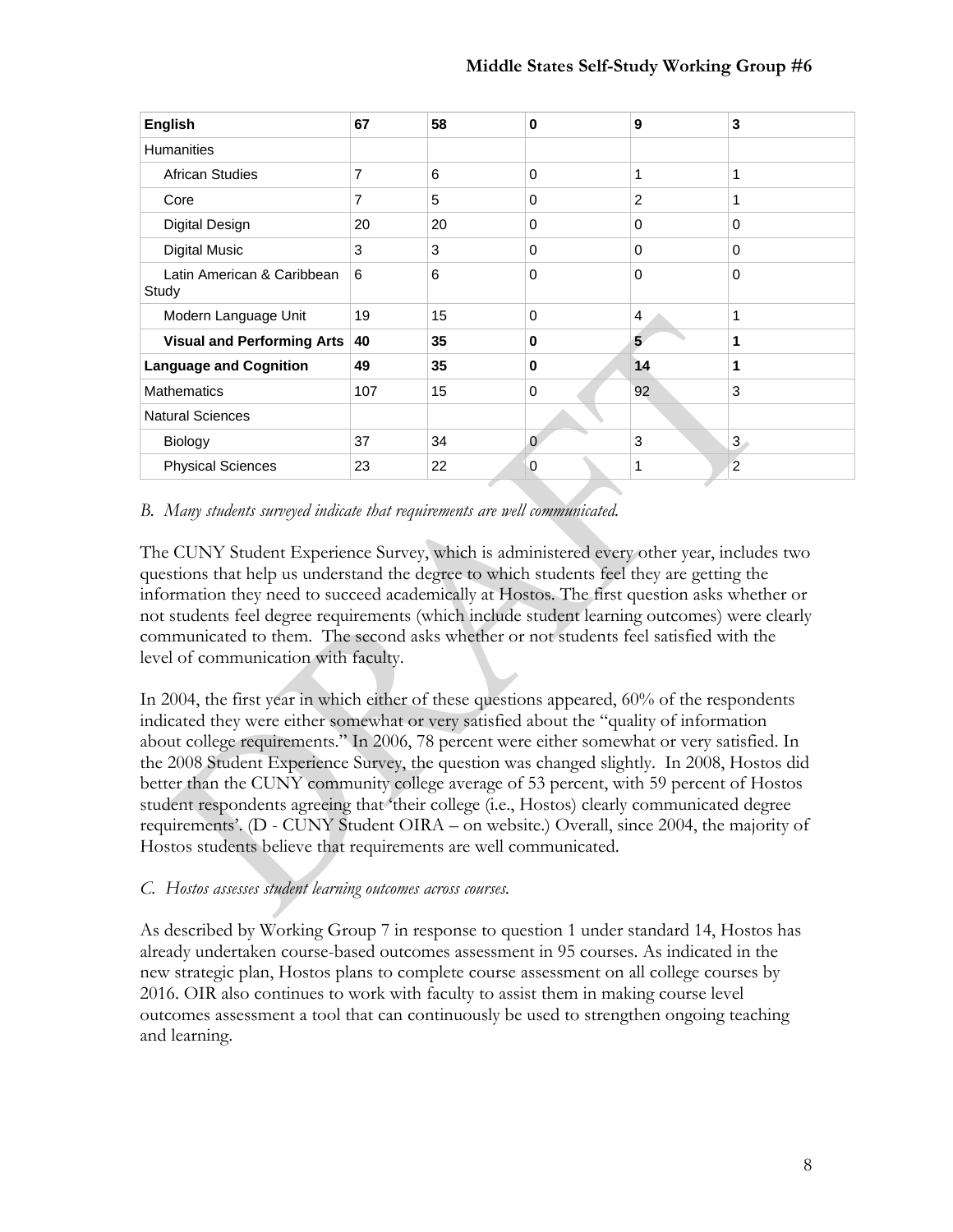### **Question 4: How effectively is information literacy integrated into the curriculum?**

#### *A. Information literacy is embedded in required courses.*

All students are required to take two courses integrating assignments on information literacy: ENG 110 Expository Writing and ENG 111 Literature and Composition. In addition, Liberal Arts students are also required to take a third course - SSD 100 Freshman Orientation, in which information literacy is embedded. All students are additionally required to take two Writing Intensive courses, which include information literacy assignments such as the analysis and communication of primary and secondary readings, library research, laboratory results, or field experiences. Writing Intensive courses are offered in virtually every discipline in the college. Finally, students who place into developmental courses, such as ENG 091 Core English, similarly must complete at least one assignment that integrates the basics of information literacy.

### *B. Information literacy workshops are offered to support coursework*

To support coursework, the Hostos library offers face-to-face and online information literacy workshops throughout the academic year. As table 11.6 below shows, as workshop offerings have expanded, more and more students are taking these workshops. A substantial number of faculty also require these workshops as part of their coursework.

See also Working Group 5's response to Standard 10, question 1 for additional analysis on how faculty utilize information literacy tools to improve their teaching.

| $\blacksquare$ branch Anchaelice in Eibrer , information Enclusy workshops |                  |                  |                  |                  |                  |                  |
|----------------------------------------------------------------------------|------------------|------------------|------------------|------------------|------------------|------------------|
|                                                                            | AY 2004-<br>2005 | AY 2005-<br>2006 | AY 2006-<br>2007 | AY 2007-<br>2008 | AY 2008-<br>2009 | AY 2009-<br>2010 |
| Number of workshops                                                        | 166              | 169              | 198              | 177              | 177              | 202              |
| Student Attendance totals                                                  | 1992             | 2057             | 2312             | 2295             | 2754             | 3096             |
| Course-related workshops*                                                  | 39               | 31               | 21               | 29               | 33               | 34               |

#### T 11.6: Student Attendance in Library Information Literacy Workshops

\*required by faculty as part of courses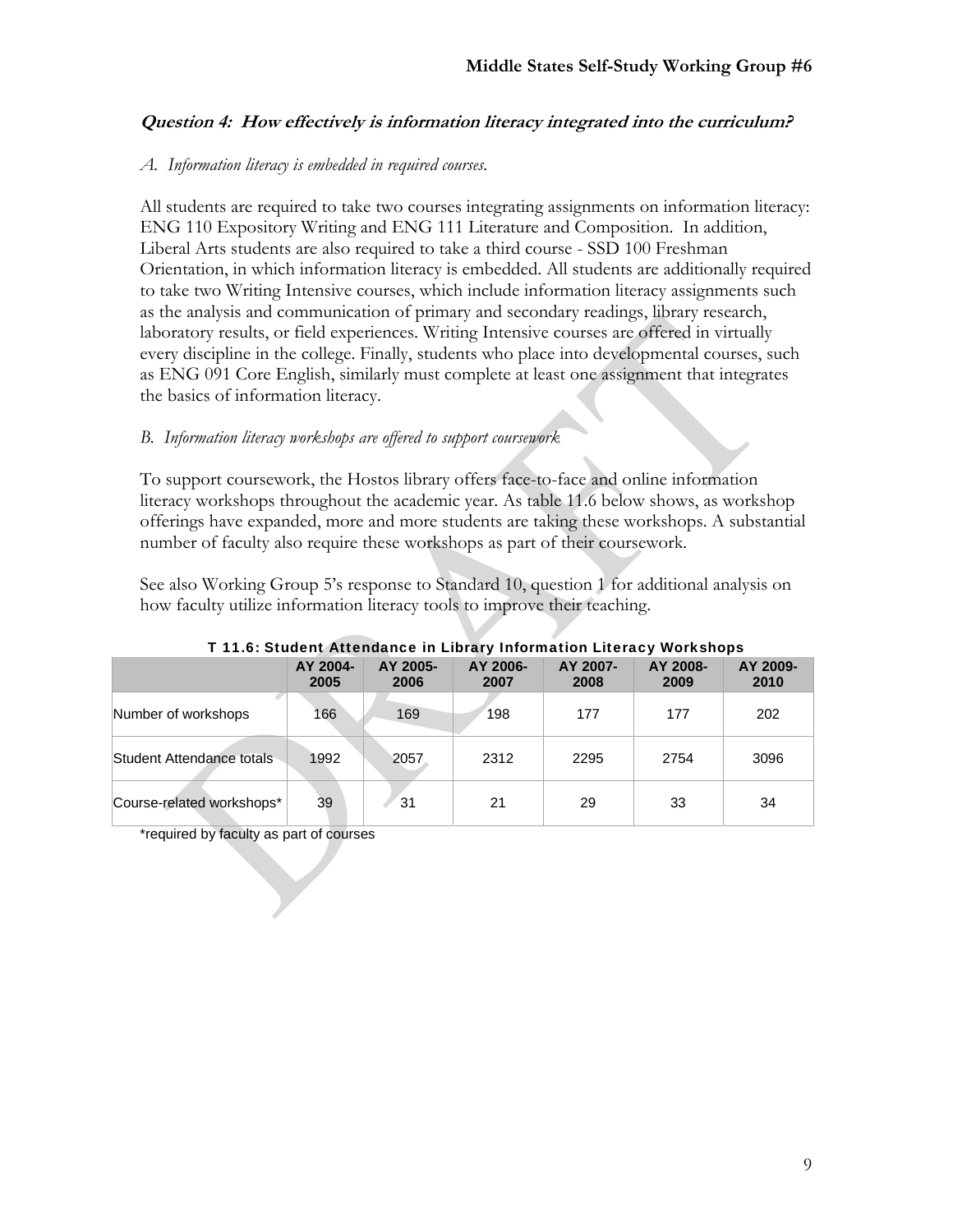### **Question 5: How are Learning Support Services made available to all students and how well do they respond to student needs?**

Learning support services at Hostos address the needs of our student population and enhance the potential for student success by offering a wide range of resources to accommodate every phase of academic development. Learning supports build the foundations of academic excellence through universal access to multimedia technologies, tutoring, and advisement. In addition, Hostos' learning communities address financial and academic requirements of a needs-based student population, striving to ensure success and retention of select groups. The learning needs of Hostos' diverse students, from students with disabilities to honors students, are accommodated through these respective programs, thus ensuring that the needs of a diverse population are met through the strength of Hostos' many resources.

Table 11.7 below details the learning support services available for all students as well as levels of student satisfaction with these learning supports in recent years, based on student responses to the CUNY Student Experience Survey. Overall, survey results show high levels of student satisfaction with a majority of the student learning supports provided.

| <b>Types of</b>                                         | <b>Student Needs</b>                                                                                                                                              |                                                                                                                                                                                                                        | <b>Student Satisfaction with</b>                                                                                                                        | <b>Number of Students</b>                                                                                                         |
|---------------------------------------------------------|-------------------------------------------------------------------------------------------------------------------------------------------------------------------|------------------------------------------------------------------------------------------------------------------------------------------------------------------------------------------------------------------------|---------------------------------------------------------------------------------------------------------------------------------------------------------|-----------------------------------------------------------------------------------------------------------------------------------|
| <b>Support</b>                                          | <b>Addressed</b>                                                                                                                                                  | <b>Availability</b>                                                                                                                                                                                                    | <b>Supports</b>                                                                                                                                         | <b>Served</b>                                                                                                                     |
| Academic<br>Advisement, first<br>semester and<br>beyond | Communicates<br>awareness of<br>degree options,<br>clarifies academic<br>requirements,<br>providing<br>information and<br>scheduling through<br>faculty advisors. | First year students:<br>Academic Achievement<br>Office. Beyond first<br>semester: register every<br>semester through Office<br>of Academic Advising.<br><b>Online Advisement</b><br>available through Degree<br>Works. | In 2008, 55% of students<br>were satisfied or very<br>satisfied with advisement<br>services. In 2010, 61% of<br>students reported<br>satisfaction.      | Entire student<br>population.                                                                                                     |
| Academic                                                | Student workplace 7:45 am to 10 PM<br>Computing Center featuring open lab,<br>multimedia lab and<br>six classroom labs.                                           | weekdays; 9 am to 3 pm<br>weekends.                                                                                                                                                                                    | In 2008, 72% of students<br>were satisfied or very<br>satisfied with lab availability<br>on campus. In 2010, 69%<br>were satisfied with services.       | 4.827 individual<br>students visited during<br>2009-10; 90,464<br>individual visits during<br>2009-10                             |
| Library                                                 | 20 workstations,<br>group study areas,<br>assistive<br>technology<br>workshops, online<br>and print<br>resources.                                                 | $M-TH$ 9 am $-$ 8 PM<br>F 9-5<br><b>SA/SU 10-5</b>                                                                                                                                                                     | In 2008, 71% of students<br>were satisfied or very<br>satisfied with library<br>services. In 2010, 78%<br>expressed their satisfaction.                 | 2009-2010: 202 course<br>related workshops,<br>3,096 students.<br>Average number of<br>workshops attended per<br>student is 1.76. |
| Hostos Academic<br>Learning<br>Center/Writing<br>Center | Individual and<br>small group<br>workshops, test<br>preparation<br>workshops, self-<br>guided tutorials.                                                          | Six days/evenings per<br>week. 24/7 online tutoring<br>tutoring, basic skills for numerous subjects.<br>Virtual HALC provides<br>tutorial videos.                                                                      | In 2008, 66% of students<br>were satisfied or very<br>satisfied with tutoring<br>services. In 2010, 75% of<br>students were satisfied with<br>services. | 2009-2010, students<br>attend 31,226 tutoring<br>sessions; participate in<br>virtual HALC, and E-<br>Tutoring.                    |

#### T 11.7: Learning Supports Available for All Students

(D – 2009-10 Annual Report for Academic Computing Center…)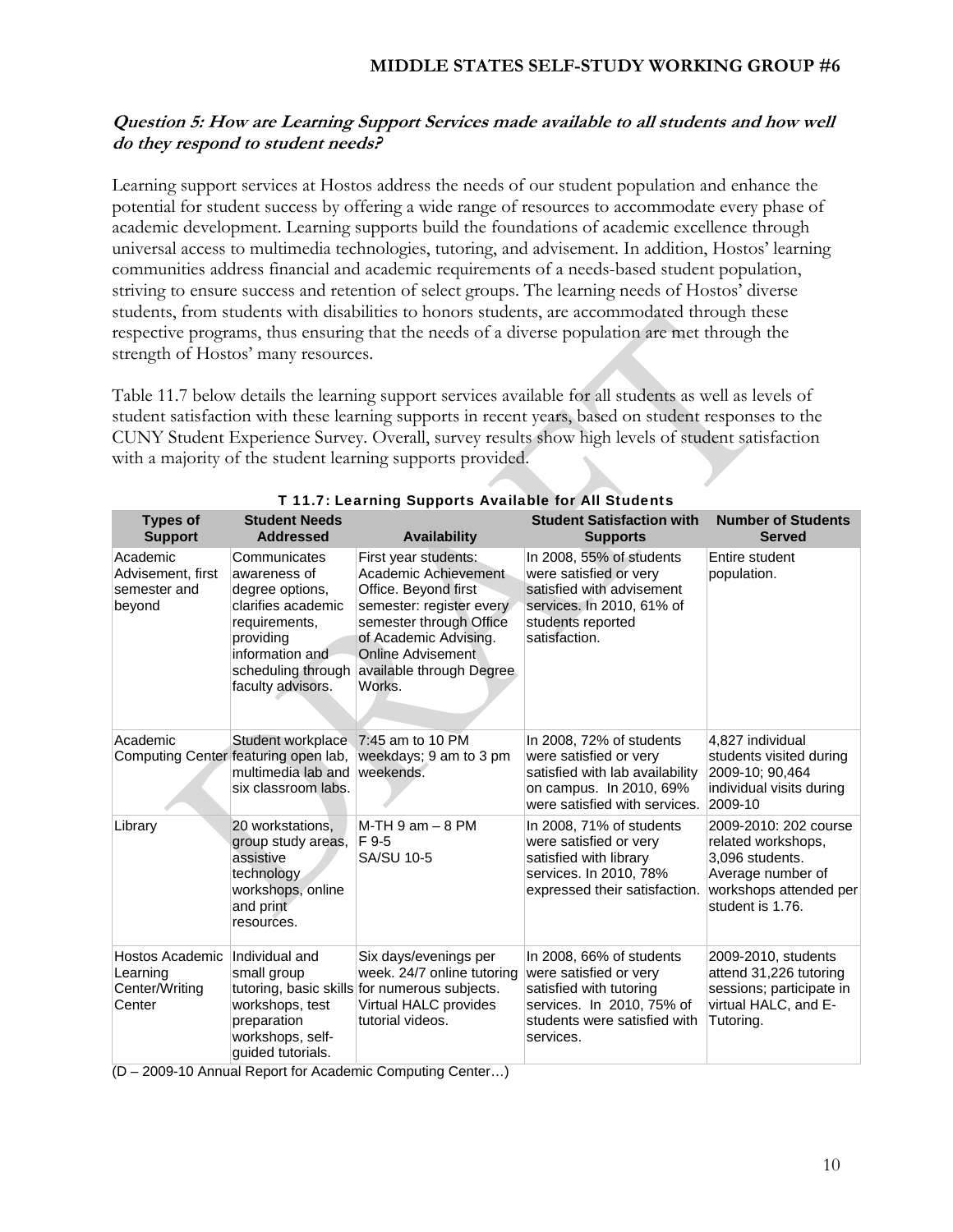Table 11.8 below outlines need based learning supports provided, as well as student use and student satisfaction with these supports.

| <b>Types of</b><br><b>Support</b>                           | <b>Student Needs Addressed</b>                                                                                                                                                                                                                                                     | <b>Availability</b>                                                                                                                                                | <b>Student Satisfaction</b><br>with Supports                                                                                                                                                                                | <b>Number of</b><br><b>Students</b><br><b>Served</b>                      |
|-------------------------------------------------------------|------------------------------------------------------------------------------------------------------------------------------------------------------------------------------------------------------------------------------------------------------------------------------------|--------------------------------------------------------------------------------------------------------------------------------------------------------------------|-----------------------------------------------------------------------------------------------------------------------------------------------------------------------------------------------------------------------------|---------------------------------------------------------------------------|
| <b>Students</b><br>with<br><b>Disabilities</b><br>Office    | Early registration, academic<br>advisement, and counseling. Also<br>may include modified testing, exam<br>rooms, a reader/scribe, taped, large<br>print or Braille exams, and/or<br>assistive technology, lab assistants,<br>note takers, etc.                                     | Students with disabilities are<br>provided services between 9<br>am and 5 pm. Office is<br>unavailable for weekend<br>students.                                    | In 2008, only 35<br>percent were either<br>satisfied or very<br>satisfied. However, 62<br>percent had no opinion, year.<br>suggesting a large<br>percentage of<br>respondents never<br>used the services of<br>this office. | 336 students<br>in the 2009-<br>2010<br>academic                          |
| College<br><b>Discovery</b>                                 | Students with academic and financial 1st time freshmen with a<br>need receive book stipends,<br>counseling, academic advising,<br>tutoring and supplemental<br>instruction.                                                                                                        | high school average below<br>80 and a household income<br>within the guidelines<br>established by the State of<br>New York.<br>Residents of New York City<br>only. | Out of a five point<br>scale, satisfaction<br>ratings have increased<br>incrementally from 2.55<br>in 2007-2008 to 2.78 in<br>2010-2011.                                                                                    | 301 students<br>in 2010-11                                                |
| Hostos<br><b>Success</b><br>Academy<br>(HSA)                | Prepares Liberal Arts students for<br>qualifying examinations and the<br>rigors of college. Students receive<br>tutoring, lab hours, and a specially<br>defined curriculum.                                                                                                        | Students with a lower<br>percentile on the writing<br>placement exam may place<br>in this learning community.                                                      | Out of a five point<br>scale, students on<br>average rated the<br>quality of teaching in<br>core HSA courses<br>between 3.5 and 4.5<br>(fall 2009 student<br>evaluations)                                                   | Since its<br>inception in<br>2006, the HSA<br>has served<br>314 students. |
| Freshman<br>Academy                                         | Interdisciplinary learning community<br>with block scheduling, tutoring,<br>advisement, mentoring<br>curricular/extracurricular activities<br>around a central theme.                                                                                                              | Available for interested<br>freshmen.                                                                                                                              | Students expressing<br>higher satisfaction with<br>teaching in Freshman<br>Academy course<br>sections than in<br>comparable non-<br>freshmen academy<br>section (spring 2011<br>student evaluations)                        | Maximum<br>twenty<br>students per<br>semester.                            |
| Accelerate<br>d Study in<br>Associate<br>Programs<br>(ASAP) | Provides academic, social, and<br>financial support to ensure students<br>graduate with an Associate degree in students who receive public<br>no more than three years. ASAP<br>includes a summer program, block<br>scheduling, tutors, special advising<br>and career counseling. | Select students eligible for<br>federal/financial aid, and<br>assistance.                                                                                          | According to Annual<br>ASAP student surveys,<br>levels of satisfaction<br>with various services<br>have a consistent range<br>of 72% to 98%.                                                                                | Funded to<br>serve 120<br>students.                                       |
| Honors<br>Program/<br>Global<br>Scholars                    | Challenging coursework, assistance<br>with registration, mentoring, tutoring,<br>and participation in the Summer<br>Honors Institute. GS receive a<br>monthly stipend, book vouchers, and<br>financial assistance.                                                                 | HCC accepted based on<br>academic merit.<br>Global Scholars must carry<br>a minimum 3.5 GPA and<br>enrolled in 15 credits.                                         | Currently piloting a<br>survey instrument                                                                                                                                                                                   | 20-25 students<br>registered                                              |

### T 11.8: Need Based Learning Supports, Including Learning Communities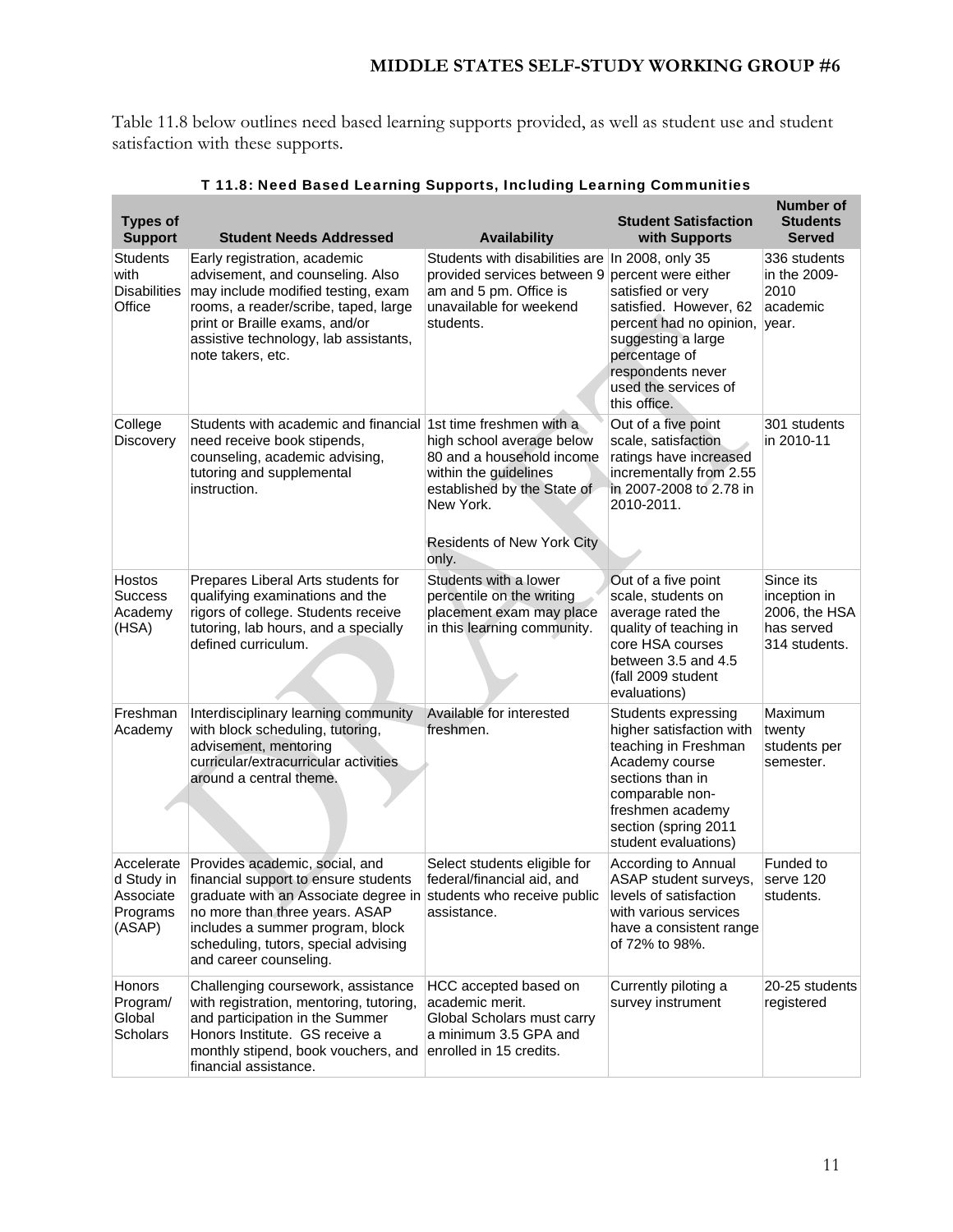See working group 4's response to Standard 9, questions 1 and 2, for additional analysis of availability and effectiveness of student learning supports.

### **Question 6: How well does curriculum review measure effectiveness, ensure transfer and articulation, and initiate improvements? [Compliance/Assessment/Improvement]**

### *A. Assessment measures in place for courses and programs.*

In addition to the APR process described in response to Standard 11, question 2, Hostos provides multiple opportunities to assess the effectiveness of its courses and programs, and make improvements.

The primary measure of curriculum effectiveness at the course and discipline level is through student learning outcomes assessment. SLOs are assessed through the use of related survey and/or course assignments. While departmental uses of criteria will vary depending on the course level, the overall goal is to ensure that SLOs are consistent with the requirement of the discipline or concentration. As discussed earlier in this working group report, since 2003, 95 courses have undergone course assessment and all programs have undertaken some program assessment activity. A number of changes have resulted from these efforts, as described by Working Group 7 in response to Standard 14, question 1.

Curriculum effectiveness is also measured by analyzing: pass rates on the CUNY skills tests and the CPE exam (until it was discontinued in November 2010), course completion results, retention rates, and graduation rates. (D- Hostos Community College Graduation Profile 2008-2009 academic year-OAA Office of Institutional Research and graph on percent of graduates, by entering term and start course) In programs that require licensing (e.g., Nursing, Dental Hygiene), faculty review licensing exam pass rates as part of curriculum assessment.

# *B. Increasingly able to assess the effectiveness of transfers/articulations.*

The curriculum review process has resulted in increased articulation agreements and dual degree programs. Articulations now exist with other CUNY colleges and with colleges outside the CUNY system. See Appendix 11.1 for a list of current articulations.

Efforts are underway across CUNY to ensure transfer of credits to senior colleges. Some information is currently available in Hostos' annual PMP reports on Hostos student performance once they reach senior colleges. With the development of CUNY First, the new CUNY-wide computer system, Hostos will be better able to track student performance once they continue to other CUNY colleges.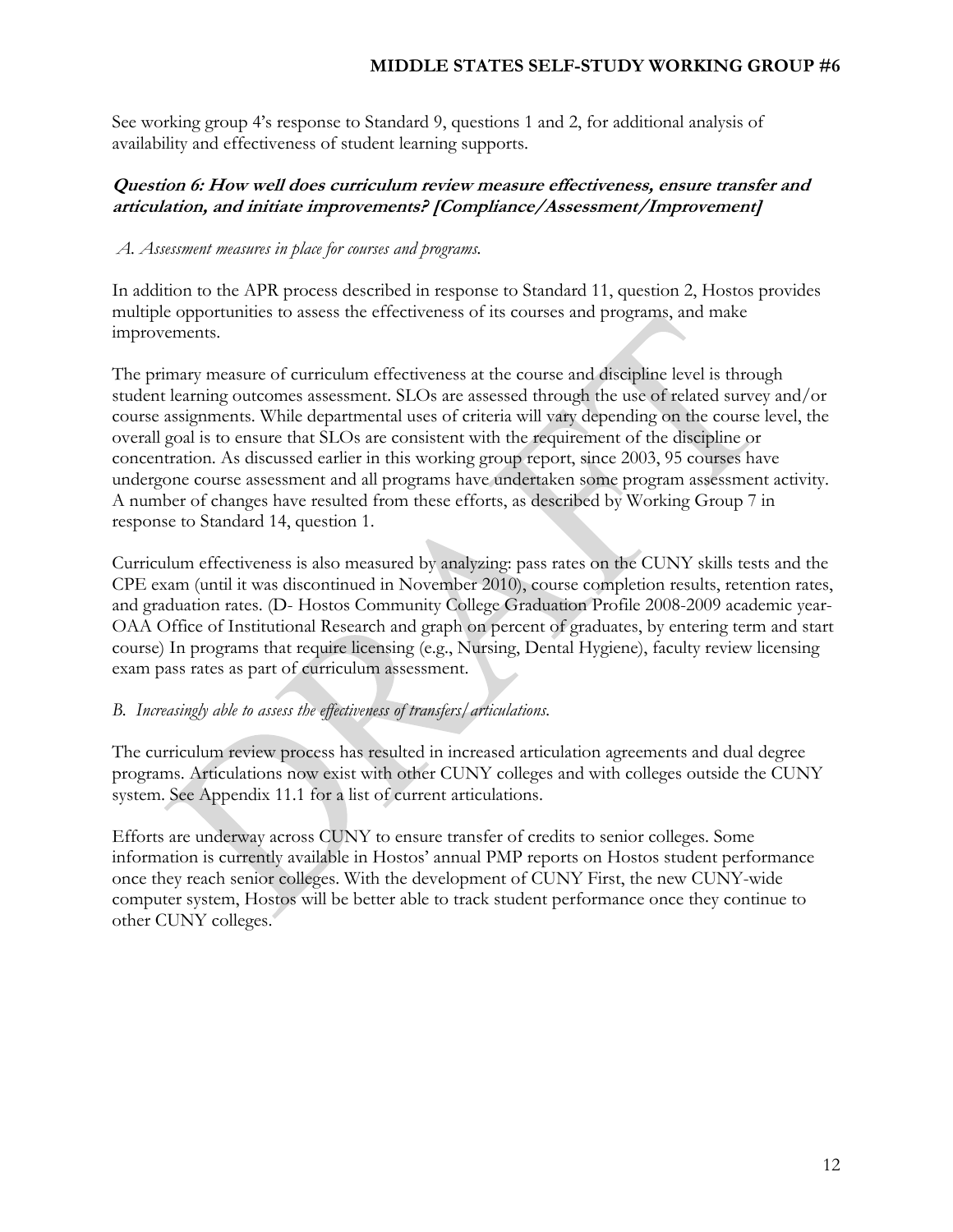### **Relationship to Other Standards**

The strength of Hostos' educational offerings relates to analysis across all other standards. However, the questions here relate most directly to the following other working group standards and questions.

| Working |                                              |             |
|---------|----------------------------------------------|-------------|
| Group   | Standard                                     | Question(s) |
|         | 9 – Student Support Services                 | $1 - 2.$    |
|         | $5 -$ Faculty                                |             |
|         | 12 – General Education                       | $1 - 5$     |
|         | 7 – Institutional Assessment                 |             |
|         | 14 – Assessment of Student Learning Outcomes |             |

#### **Recommendations**

- 1. Establish a process that is clear and transparent for setting pre- and co-requisites for courses, and also the impact on students of such requisites.
- 2. Review existing course pre- and co-requisites in light of new requirements for possible review and augmentation, assess their impact on students, and in particular, ESL and developmental students.
- 3. Provide faculty development opportunities that assist faculty, especially new faculty, to develop strategies for better addressing student needs.
- 4. Review processes for curriculum development to make them more consistent, informed, and transparent.
- 5. Communicate to all constituencies the rationale for new programs.
- 6. Continue to ensure that syllabi contain the standardized course description and class requirements.
- 7. Develop and Implement a college-wide Hostos syllabi database that is easily accessible through the college's website. (This database should have provisions for opting out and/or redirection to alternate web locations such as Blackboard.)
- 8. Continue developing, expanding, and requiring course assignments that ask students to access, analyze, and apply information literacy.
- 9. Determine ways to link with other postsecondary institutions to drive promising practices in info literacy.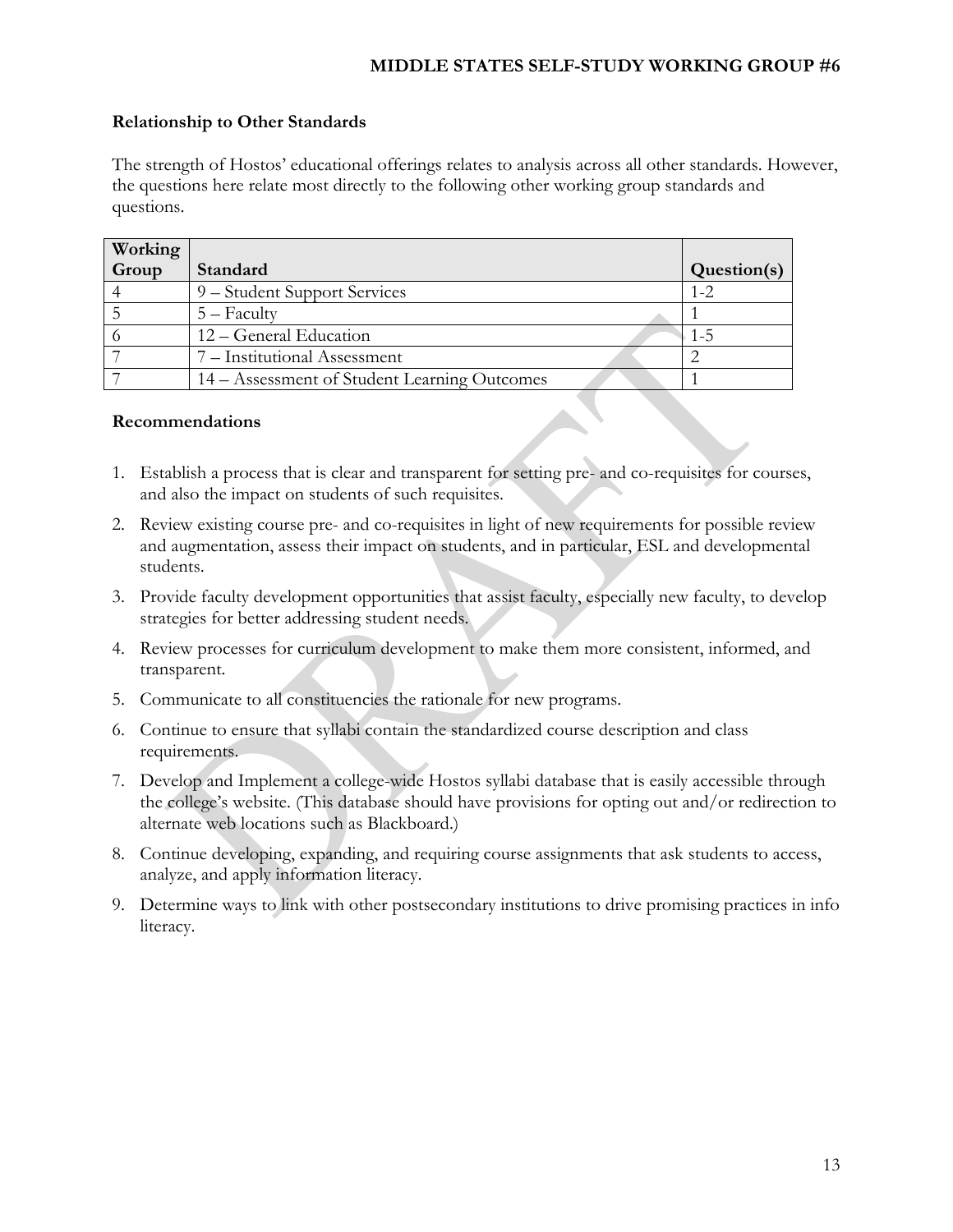### **Standard 12: General Education**

*The institution's curricula are designed so that students acquire and demonstrate college-level proficiency in general education and essential skills, including at least oral and written communication, scientific and quantitative reasoning, critical analysis and reasoning, and technological competency.* 

### **Summary of Findings and Conclusions**

Hostos' curricula increasingly help students meet college-level standards in general education. Prior to November 2010, analyses of student success on the CUNY Proficiency Exam (CPE) constituted initial assessments of General Education competencies at Hostos. Since 2007, when Hostos introduced a general education initiative on campus, Hostos has strengthened efforts to create general education core courses as well as infused general education skills across the curriculum. Through this initiative, Hostos has effectively undertaken assessment and made curricular improvements to ensure that students are demonstrating college-level essential skills and general education proficiency.

Other findings of note:

- General Education competencies are consistently communicated to students. Efforts are currently underway to include general education competencies in individual course syllabi.
- Hostos' general education course credits transfer to CUNY four-y**e**ar colleges, and a CUNYwide initiative called Pathways is underway to ensure that more courses t**r**ansf**e**r to four-year colleges for college-level credits rather than elective credits.
- General Education competencies are embedded in academic program requirements.

As with Standard 11, it is important to reflect on how far Hostos has come since its last PRR report. Five years ago, Hostos was initiating work on general education practice. Now, the college has developed templates and tools to help infuse general education competencies across the curriculum. The challenge ahead is how to further engage faculty in utilizing these tools and templates in their teaching practices.

Overall, Working Group 6 has concluded that Hostos meets the fundamental elements of this standard. The evidence of these findings and conclusions is presented in the following report.

### **Working Group 6 – Standard #12 Report**

### **Questions #1 and #2: To what extent do Hostos graduates meet college-level standards in General Education? To what extent has Hostos used assessment to modify and or improve Gen Ed courses?**

*A. Hostos students increasingly performed well on CUNY Proficiency Exam (CPE), which tested for many CPE competencies.* 

Prior to developing and instituting its own general education assessments, one of the primary ways Hostos assessed the impact of general education was through the CUNY Proficiency Exam (CPE), which was instituted in 2003 as a graduation requirement for CUNY community colleges. Although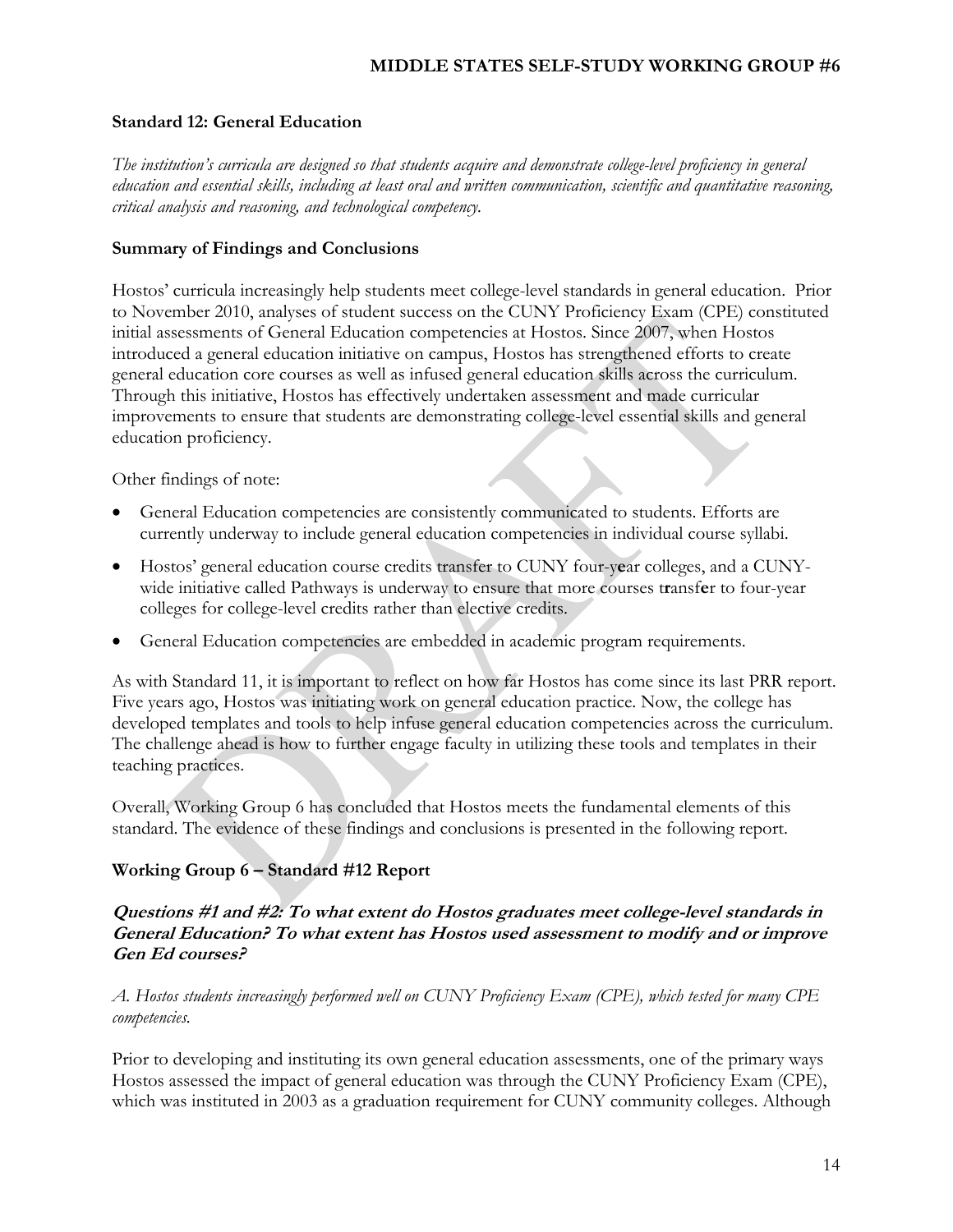CUNY eliminated the CPE in fall 2010, the analysis of student performance on the CPE was a barometer of the extent to which its graduates were demonstrating general education skills. Designed to measure of critical thinking, written communication, and quantitative reasoning, the CPE was a required test taken by students as they reached their  $45<sup>th</sup>$  credit.

Different skills were included in different courses. Clearly, written communication was a major focus of English classes. The analysis and interpretation of graphs was included in social science, as well as statistics courses. And the following efforts were undertaken to infuse CPE skills across the curriculum.

- The CTL ran informational workshops for all faculty and SDEM staff to increase their consideration of how CPE skills are already and can be further integrated into teaching and learning.
- The WAC Initiative worked with interested faculty to find opportunities in their courses for the inclusion of writing assignments that related to the CPE such as summaries, comparative essays, response essays, and written analysis of charts and graphs.
- Some departments used the CPE to inform the development of departmental exams. For example, in the English department, the final exams in ENG 110 and ENG 111 were redesigned as comparative tasks that asked students to compare two texts: following CPE Task I procedure, one text was given to students in advance and the other was provided on the day of the exam.

The success of college-wide effort to integrate the skills needed to pass the CPE into the general education curriculum is owed to faculty members who recognized that the CPE was testing skills that the students should have already acquired in their classes.

Subsequent analyses of CPE performance showed increasing pass rates, but also related student performance to a number of independent variables, including remedial education, mathematics, writing intensive courses, and GPA. In fact, the analysis of CPE performance by remedial education background was cited in the PRR as evidence of Hostos' institutional effectiveness. (D\* PRR)

Overall, the pass rates on the CPE, as analyzed in the PMP, show that in excess of 90 percent of Hostos' students passed the test, a level that exceeded the pass rates of several senior colleges in CUNY. Finally, table 12.1 below, developed as part of study conducted by OIR, shows the relationship between the CPE scoring dimensions and the general education competencies developed at Hostos. The study, which was preliminary, sought to relate performance on the CPE dimensions with performance in courses that were identified as being related to the general education competencies. The results showed that there were some modest relationships between course performance and the General Education competencies associated with the CPE scoring dimensions.

|    | <b>CPE Scoring Dimension</b>                                      | <b>Gen Ed Core Skills and Sub-Areas</b>                                                                                                 |
|----|-------------------------------------------------------------------|-----------------------------------------------------------------------------------------------------------------------------------------|
| А. | Develops an essay that is a focused<br>response to the assignment | Acad. Literacy: Critical thinking and problem solving (1)<br>$\bullet$<br>Communication: Understand texts and lectures (4)<br>$\bullet$ |
| В. | Demonstrates understanding<br>of readings                         | Acad. Literacy: Critical thinking and problem solving (1)<br>Communication: Understand texts and lectures (4)                           |

T 12.1: Relationship of CPE Scoring Dimensions to Gen Ed Core Skills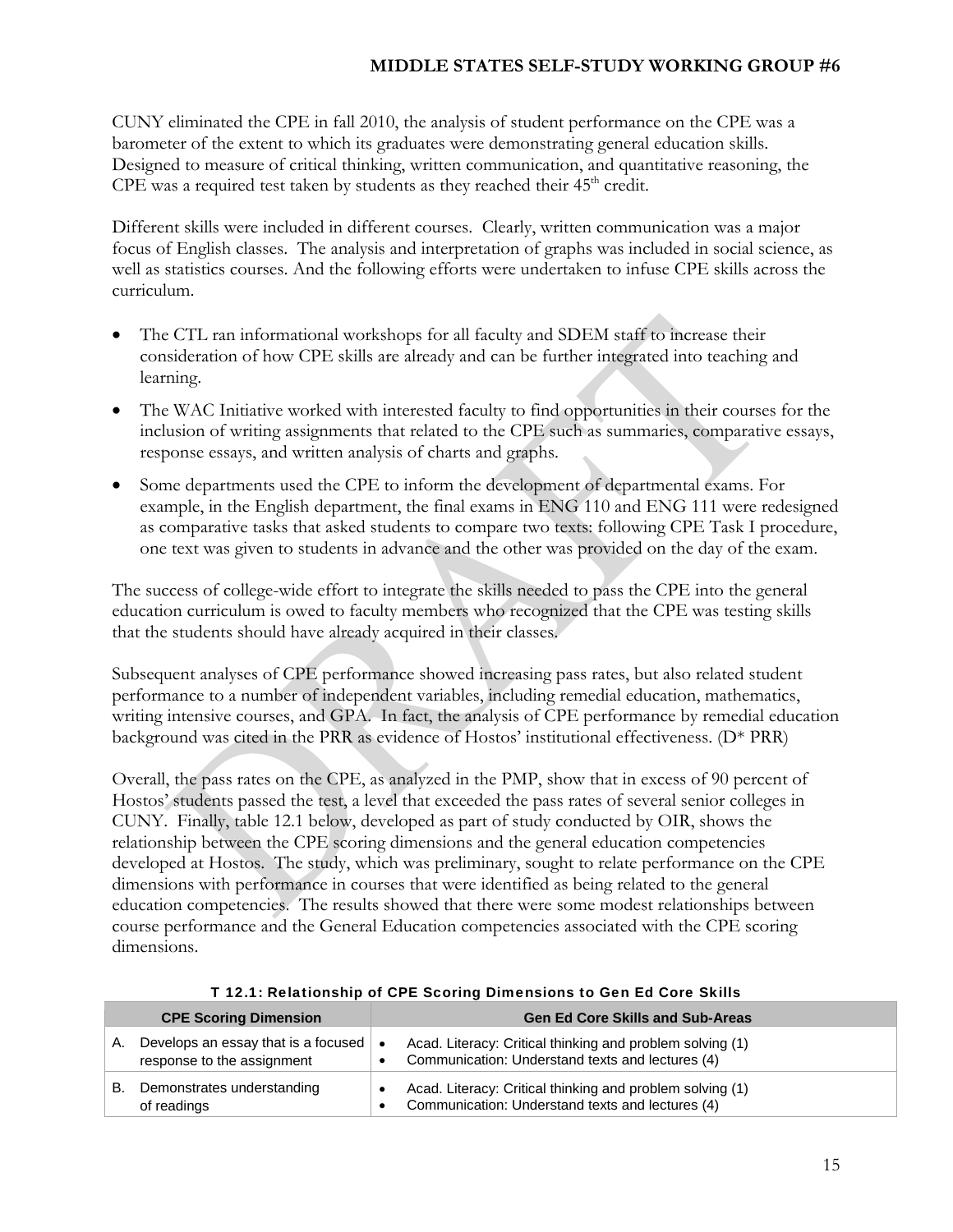| C. | Incorporates references, etc.,<br>to support own ideas                                                                        | ٠                      | Acad. Literacy: Distinguish between factual and anecdotal evidence (3); Find,<br>evaluate, and use information from different sources effectively (4)                                                                                           |
|----|-------------------------------------------------------------------------------------------------------------------------------|------------------------|-------------------------------------------------------------------------------------------------------------------------------------------------------------------------------------------------------------------------------------------------|
|    | D. Communicates clearly<br>and effectively                                                                                    |                        | Communication: Read, write, speak, and listen, effectively (1); Use precise<br>vocabulary to describe abstract and concrete ideas (2)                                                                                                           |
| Е. | Accurately identifies claims.<br>(Note: number of claims will affect<br>score.)                                               | $\bullet$<br>$\bullet$ | Academic Literacy: Exercise critical thinking and problem solving (1); Find,<br>evaluate and use information from different sources effectively (4)<br>Science and Math: Gain math skills necessary to solve problems in all<br>disciplines (4) |
| F. | Explains relationship between claims •<br>and Figure 1 and Figure 2 with a<br>degree of accuracy, complexity, and<br>insight. |                        | Communication: Use precise vocabulary to describe abstract and concrete<br>ideas (2); Understand texts and lectures (4)                                                                                                                         |

See Working Group 1's response to Standard 1 question 3 for additional details on Hostos student performance on the CPE.

# *B. Hostos initiated a campus-wide focus on General Education in 2007-08, which continues to the present.*

As part of its expansion of general education related activities in 2007-2008, Hostos focused on assessment. Using the faculty-generated general education competencies, Hostos, through its General Education Committee, developed a unique on-line instrument: the Gen Ed Mapping Tool. The purpose of the Mapping Tool was to determine the degree to which each of the 19 competencies was present in each course. Both faculty and students were asked to complete the Mapping Tool for all of their classes. The results could then be compared to determine if faculty and students perceived the same competencies, vis-à-vis general education. **Standard 12 Comes Alive at** 

Revisions to the initial version of the Mapping Tool have made it more user friendly and permitted faculty to obtain more detailed reports on the responses, including comparisons to other courses in their disciplines.

While work continued on the Mapping Tool, Hostos began adapting the Association of American Colleges and Universities (AAC&U) VALUE rubrics for use at the college. The resulting

#### **Hostos: Story -** on importance of general

education – based on press release about Allied Health student who won an essay writing award.

rubrics are designed to assist faculty in assessing the performance of their students on class assignments as they relate to the general education competencies (e.g., critical thinking, problem solving, written communication skills, etc.).

Ultimately, the goal is to incorporate the results from the Mapping Tool and the assessments of student work using the rubrics. To accomplish this, Hostos is currently beginning the implementation of e-portfolios. The use of e-portfolios will allow students to maintain examples of their work (artifacts) for their professors to assess within their classes. However, as with other colleges, the e-portfolio system will permit the assessment of general education competencies within courses and programs, as well as institution wide.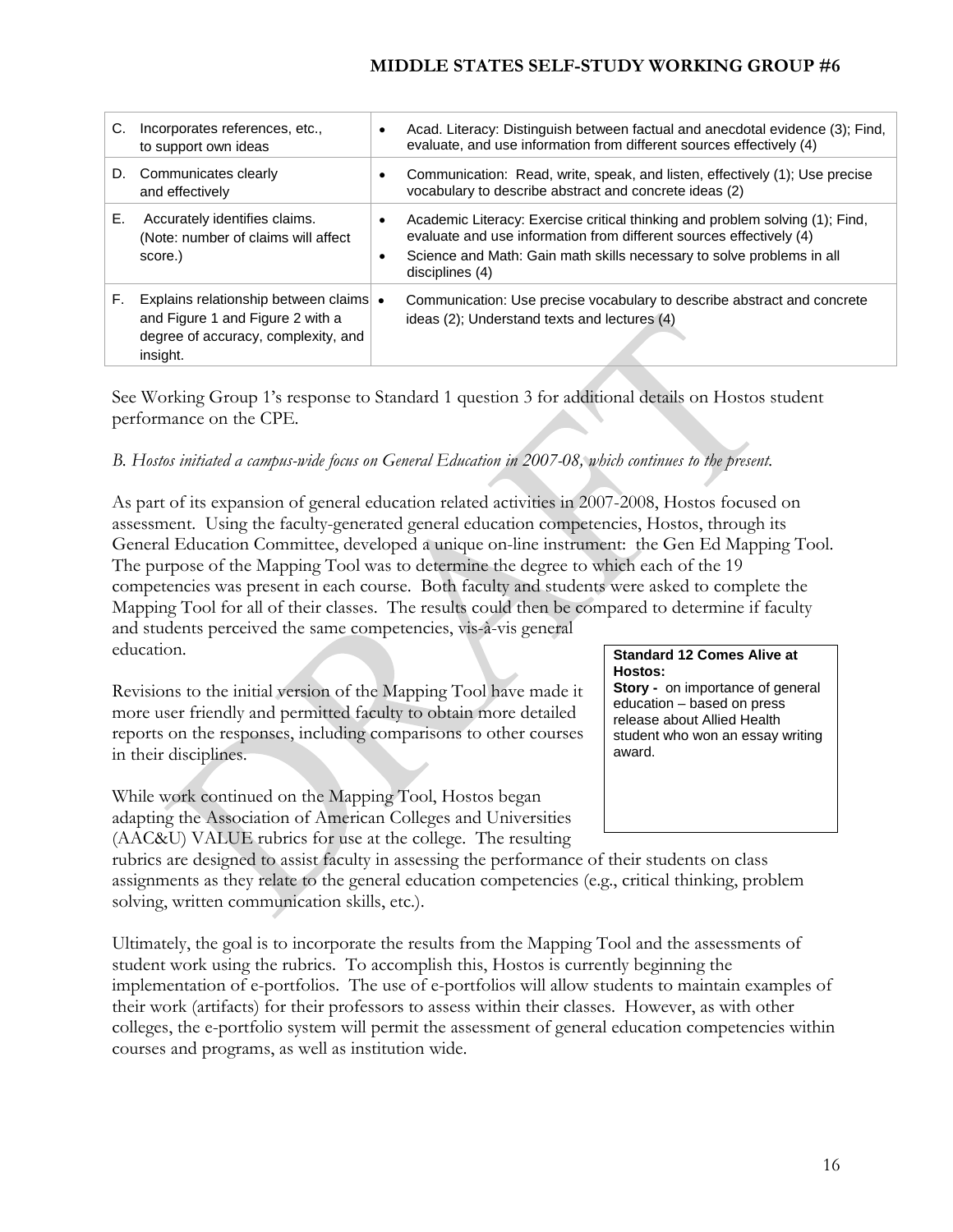Each of the components of the work being done in general education is part of a comprehensive initiative that has and continues to go through development and revision. This Arc of General Education, which encompasses the development and implementation of the General Education competencies and methods to assess them across the curriculum at Hostos, has spanned various stages. It is illustrated in Table 12.2 below.



### T 12.2: Arc of General Education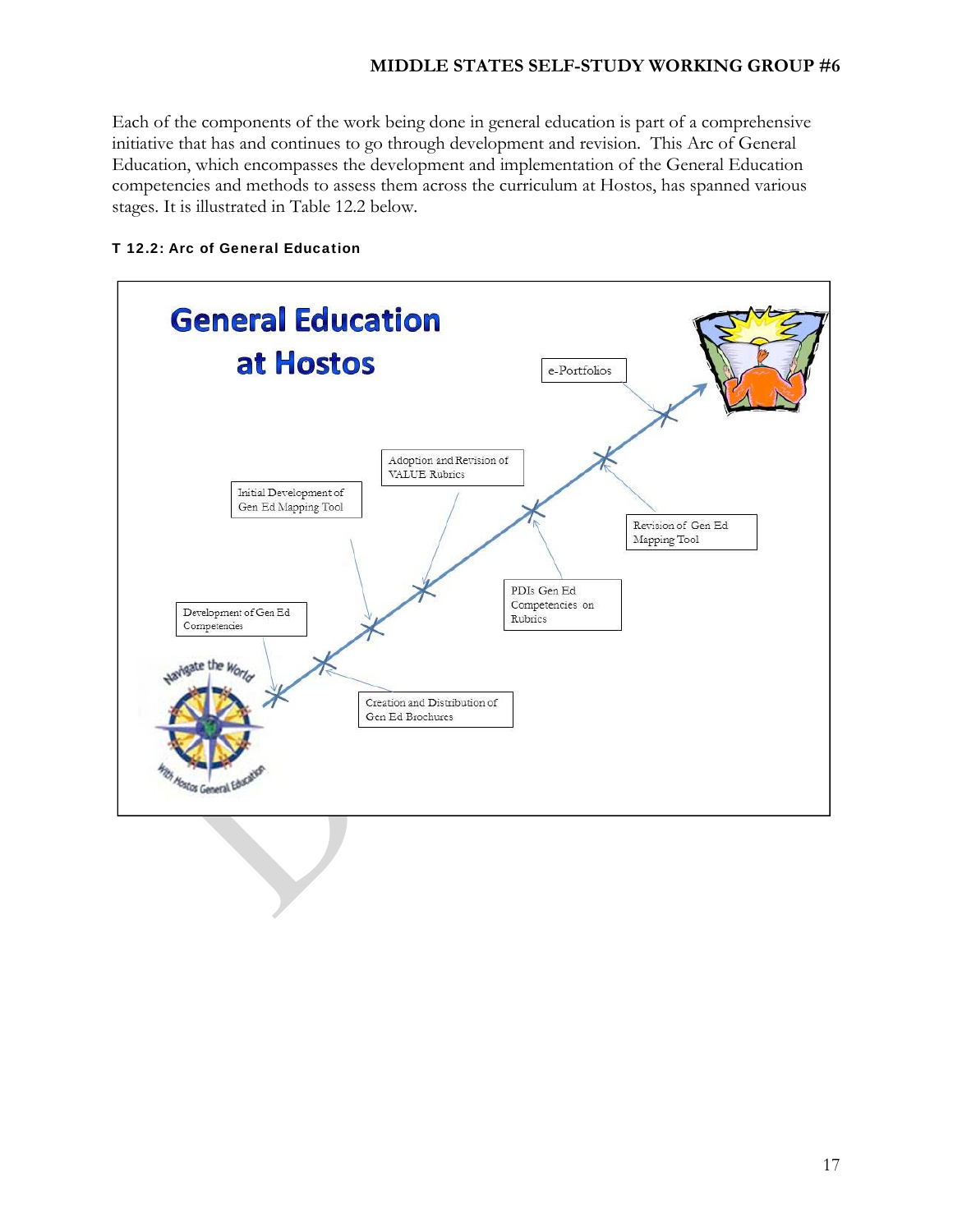As a next step in the Arc, the Hostos General Education Committee needs to broaden the discussion across campus so that faculty better understand the importance of General Education, and have the knowledge to apply the tools and templates that have been created.

# **Question 3: How well are General Education goals communicated to students and how well are they reflected in course and program goals?**

### *A. Hostos has communicated general education goals to students through several avenues.*

From 1999 to 2010, the college utilized its website, created student-focused brochures, and conducted workshops to prepare students for the CUNY CPE, an exam that tested for many general education skills, as discussed in response to questions 1 and 2 above. Hostos faculty also participated in training and related workshops so that they could better infuse CPE/general education skills in their courses.

Since fall 2003, Hostos has required all students to take at least two Writing Intensive (WI) courses in order to graduate. The purpose of WI courses, in addition to teaching the relevant discipline, is to work with students on their writing skills, one of the core general education competencies. In fact, students who have taken two or more WI courses had higher first-time pass rates on the CPE than students who had taken only one or no WI course.

However, since 2007-08, when Hostos declared the 'Year of General Education,' there has been a range of initiatives and activities designed to communicate the college's Gen Ed goals, competencies, and intentions to students. Briefly, these were and are:

- Development and publication of a student version of the General Education brochure (insert web address here).
- Creation of the General Education Mapping Tool (see above questions) and including student participation in the Hostos Student Rewards Points Program (to increase student participation).
- The Gen Ed Monologues, a multimedia contest in Spring 2008 and Fall 2008 designed to capture and celebrate student experiences and triumphs by exploring the General Education goals. Students could submit works in three categories: art, multimedia and writing. Prizes were awarded to the winners in each category.
- A series of faculty development activities, including faculty/student readings and book discussions, brown bag lunches, movie showings, and periodic publications designed to orient both students and faculty to general education competencies and goals.
- The Library's magazine *¡Escriba! / Write!* showcases student work that reflects general education competencies.

Overall, these activities compliment the intensive efforts to develop assessment mechanisms to infuse general education competencies across the curriculum (described in response to Questions 1 and 2 above).

**Standard 12 Comes Alive at Hostos:** – get article from Gerry on student researching radiation and use of cell phones.

Students graduating in the current marketplace need strong general education skills…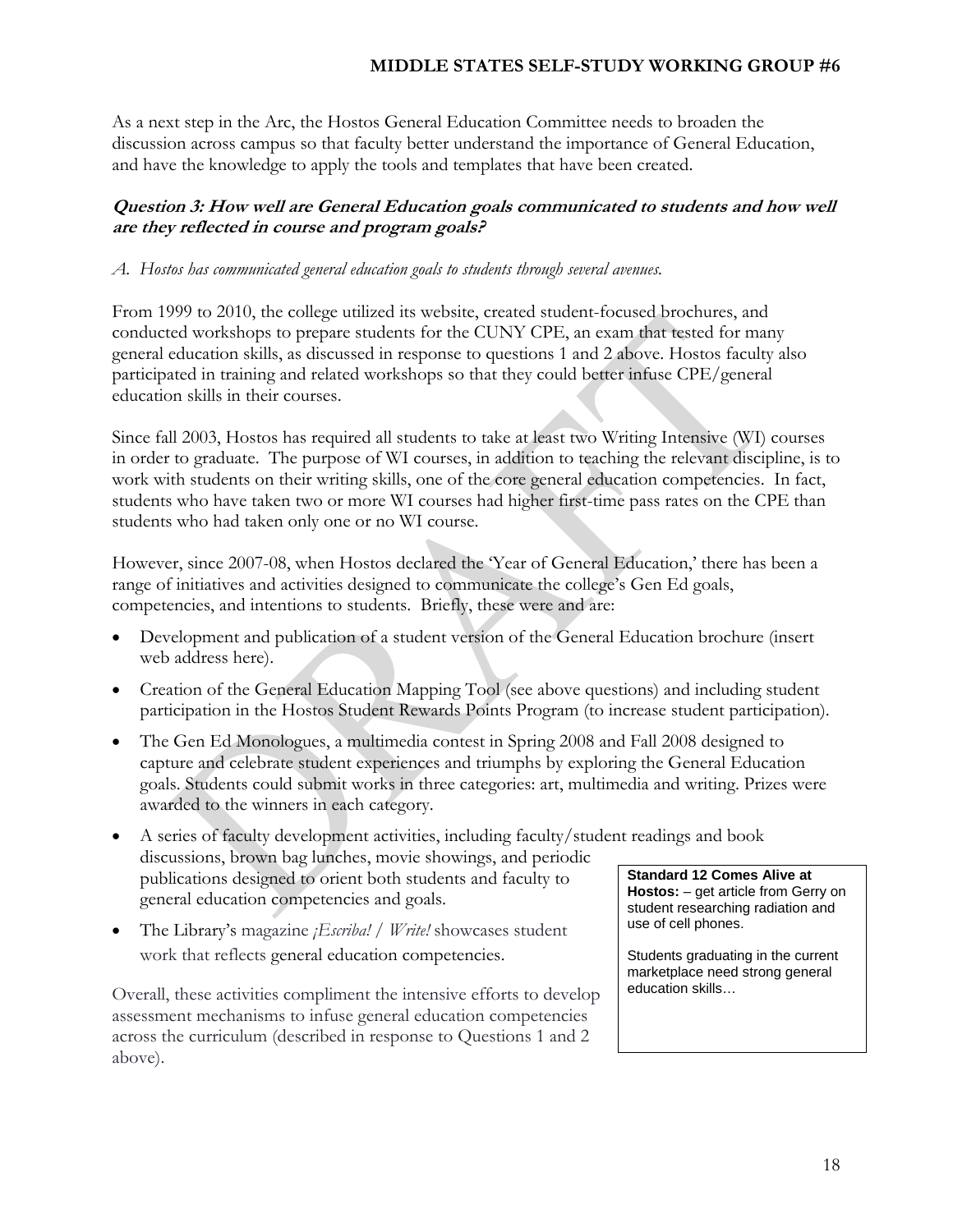#### *B. Efforts are underway to develop General Education assessment mechanisms*

As part of continued student learning outcomes assessment efforts on campus, efforts are underway to assess the extent to which faculty are teaching and students are learning general education outcomes in the context of courses and programs. These efforts began in fall 2010.

# **Question 4: How well does Hostos' Gen Ed program transfer to CUNY four-year colleges? [Compliance / Relevant Institutional Issues]**

Despite issues of overall transferability, Hostos student college credits are accepted at other CUNY campuses. The problem has been whether individual courses are accepted as equivalent courses or elective courses. Since Hostos is part of the CUNY system, there are clear policies and regulations to which all colleges must adhere. Among those are policies governing the transferability of courses. Currently, all senior colleges must accept all 60 credits from students graduating from a CUNY community college with an associate's degree. However, as a recent article in the Chronicle of Higher Education showed (October 15, 2010), this is not always the case. In that article, a single math course from a community college was treated differently by each of the CUNY senior colleges.

As a result, CUNY is currently engaged in a project to address these issues. Called the 'Pathways Project', it is designed to smooth the transfer of credits from community colleges to senior colleges, especially as the transfer pertains to general education courses.

In the meantime, Table 12.3 below shows how a variety of general education courses in English, mathematics, and science fare when a student transfers them to a CUNY senior college.

| <b>Course</b>                                  | Transfers as an    | Transfers as an   |
|------------------------------------------------|--------------------|-------------------|
|                                                | equivalent course  | elective course   |
| Math 100 - Intro to College Math               | 3 senior colleges  | 7 senior colleges |
| Math 105 - Math for Allied Health              | 1 senior colleges  | 6 senior colleges |
| Math 120 – Intro to Probability and Statistics | 11 senior colleges |                   |
| BIO 110 – Principles of Biology                | 6 senior colleges  | 5 senior colleges |
| CHE 110 - Introduction to Chemistry            | 7 senior colleges  | 4 senior colleges |
| English 110 - Expository Writing               | 10 senior colleges | 1 senior colleges |

T 12.3: Transferability of Credits by Course to CUNY Senior College – Examples

Many courses listed as General Education (core/ foundation) for various degree programs will allow students to transfer their credit hours to the senior colleges even if they transfer before completion of their AA or AS degree or decide to enter a senior college after graduating with an AAS. However, in a number of cases such as BIO 110 or MAT 100, the courses will transfer only as elective credits. In a few cases, the CUNY Transfer Information and Program Planning System (TIPPS) mentions that a course can be used to fulfill a General Education requirement at the senior college. However, some courses labeled General Education—such as Bio 120 or Bio 130—transfer as elective credit to several CUNY senior colleges or are non-transferable unless the student completes an associate degree.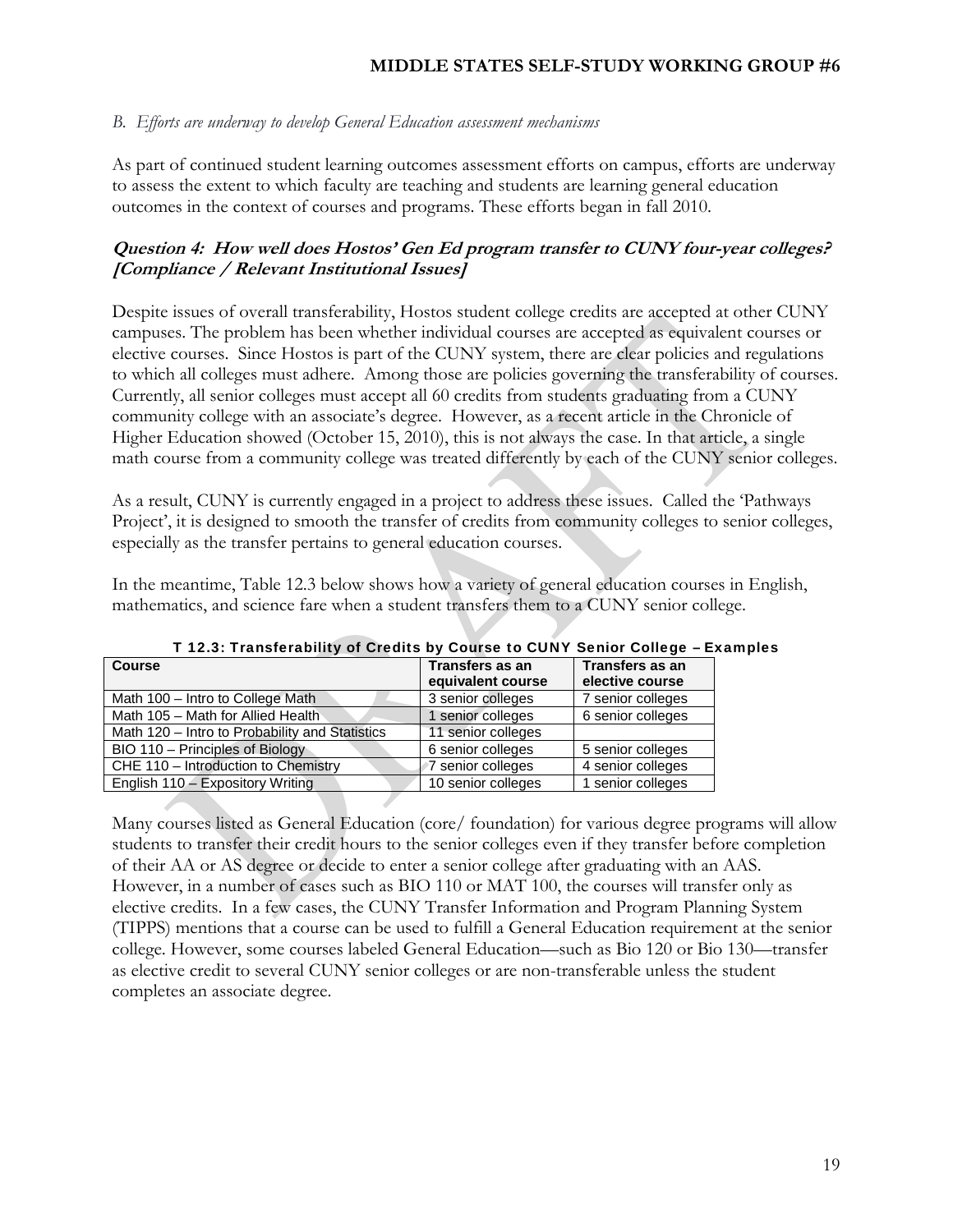# **Question 5: How effectively are Gen Ed goals and requirements linked to academic program requirements? [Compliance]**

#### *A. Hostos requires general education core courses to graduate*

Hostos academic programs require students to take college-level General Education core courses to graduate. Hostos ensures that all students who complete their degree requirements have taken appropriate Gen Ed level courses in five broad disciplines: English, math, natural sciences, behavior and social sciences and humanities. Students in Radiologic Technology, Nursing, and Mechanical Engineering have slightly different requirements given the nature of their disciplines and number of credits in their programs. Table 12.4 below details required General Education courses for various degree programs.

| <b>Programs</b>                                                  | <b>English</b>                             | <b>Math</b>                                        | <b>Natural</b><br><b>Science</b>                                   | <b>Behavior &amp; Social</b><br><b>Sciences</b>                                                      | <b>Humanities</b>                         |
|------------------------------------------------------------------|--------------------------------------------|----------------------------------------------------|--------------------------------------------------------------------|------------------------------------------------------------------------------------------------------|-------------------------------------------|
| <b>Liberal Arts AA</b>                                           | All programs<br>require ENG<br>110 and 111 | 1 course<br>from MAT<br>100, 120,<br>160 or 210    | 2 four credit<br>courses                                           | 3 or more credits<br>depending on cluster                                                            | 6 or more credits<br>depending on cluster |
| <b>Liberal Arts AS</b>                                           |                                            | <b>MAT 210</b>                                     | 4 four credit<br>courses at<br>minimum in<br>BIO, CHEM,<br>and PHY | 3 credits from PSY, SOC,<br>ANT, ECO, or POL                                                         | 3 credits from BLS, LAC,<br>HUM, or VPA   |
| <b>Nursing</b>                                                   |                                            | <b>MAT 105</b>                                     | BIO 230, 240,<br>310; CHE 105                                      | PSY 101, 110; SOC 101                                                                                |                                           |
| <b>Dental Hygiene</b>                                            |                                            |                                                    | BIO 230, 240;<br>CHE 110, 120                                      | PSY 101; SOC 101                                                                                     | <b>VPA 192</b>                            |
| Radiologic<br><b>Technology</b>                                  |                                            | MAT 105 &<br>130                                   | BIO 230 & 240                                                      |                                                                                                      |                                           |
| Digital Design and<br><b>Animation</b>                           |                                            | <b>MAT 100</b>                                     | 1 four credit<br>course                                            | <b>PSY 101</b>                                                                                       | VPA 121; 1 course<br>foreign language     |
| <b>Criminal Justice</b>                                          |                                            | <b>MAT 120</b>                                     | 1 four credit<br>course                                            | 5 courses:<br>HIS 201 or 202<br><b>POL 101</b><br>SOC 101<br>SOC 140 or LAC 101 or<br><b>BLS 114</b> | VPA 192 and<br>1 course in fine arts      |
| <b>Mechanical</b><br><b>Engineering (dual</b><br>degree program) |                                            | 4 terms of<br>Math<br>beginning<br>with MAT<br>210 | CHE 210, 220;<br>PHY 210, 220                                      | 9 credits liberal arts at CCNY                                                                       |                                           |

#### T 12.4: Selected Examples of General Education Courses in Various Hostos Programs

In addition, to the requirements in the five general education areas, all students are required to take at least two Writing Intensive courses as part of their academic program. As noted previously, Writing Intensive courses focus on assisting students to further improve their written communication skills, which is one of the core general education competencies.

Finally, all graduates take information literacy workshops through the Hostos library, as part of the curriculum in ENG 110 and ENG 111, both of which are required for graduation in all programs.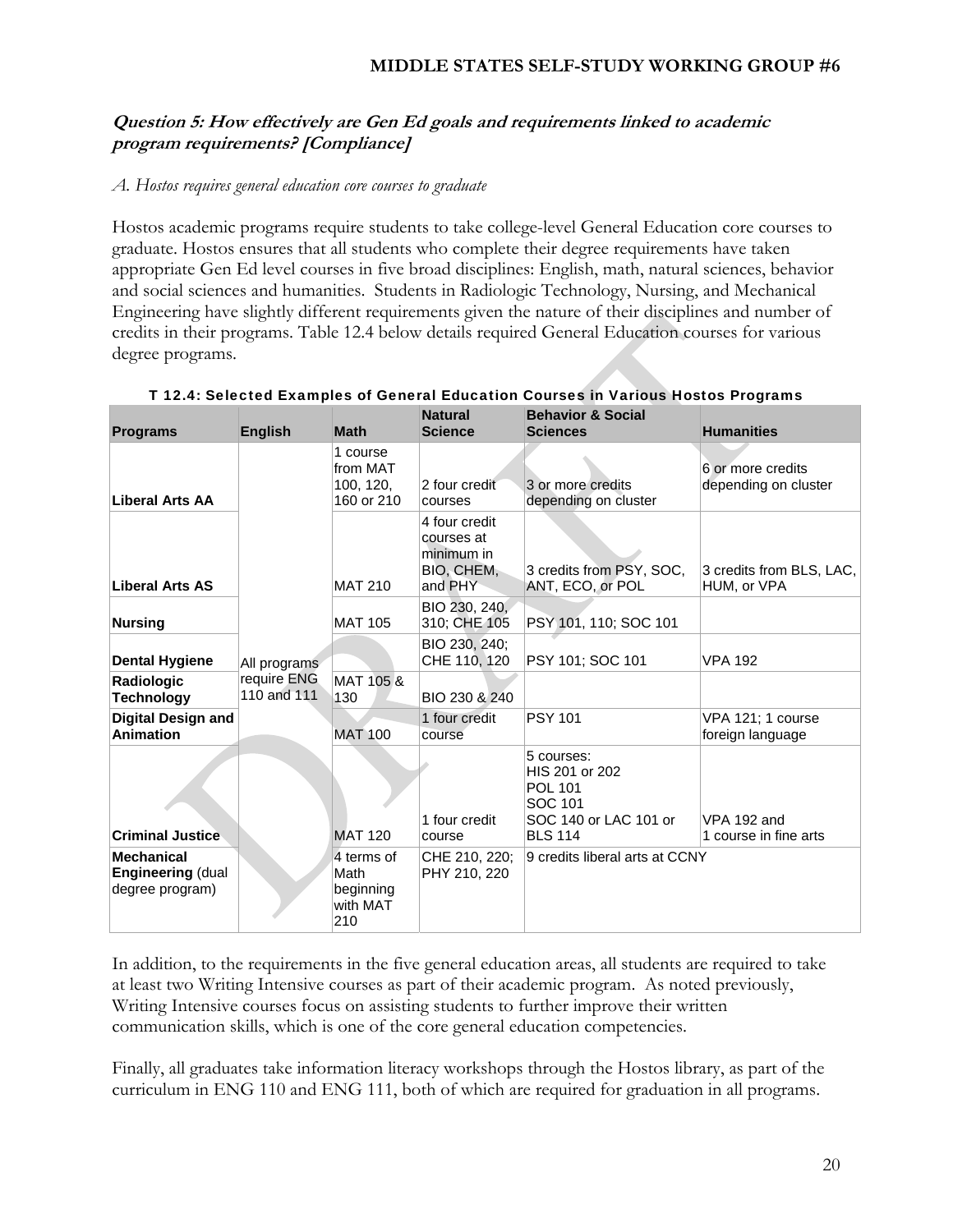As discussed previously, these workshops focus on information literacy, another general education competency.

#### *B. General Education competencies infused in many courses.*

In addition to what Hostos is doing as described in response to previous questions under this standard, CUNY has undertaken ongoing efforts to ensure uniformity in the inclusion of General Education competencies in individual course syllabi so that General Education goals and requirements are better linked to academic program requirements. With the context of student learning outcomes assessment for courses that have added general education competencies to the syllabi, Hostos is analyzing the extent to which these competencies have been successfully infused.

#### **Relationship to Other Standards**

The strength of Hostos' general education curricula relates to analysis across many other standards. However, the questions here relate most directly to the following other working group standards and questions.

| Working |                            |             |
|---------|----------------------------|-------------|
| Group   | Standard                   | Question(s) |
|         | $1 -$ Mission and Goals    |             |
|         | 11 – Educational Offerings |             |

#### **Recommendations**

- 1. Provide support to encourage faculty to understand, utilize, and incorporate the Gen Ed rubrics, syllabi models, e-portfolios, the templates and the Mapping Tool.
- 2. Provide support to help students understand the importance of obtaining General Education competencies.
- 3. Obtain feedback from graduates in order to develop curricular innovations and enhance our commitment to General Education.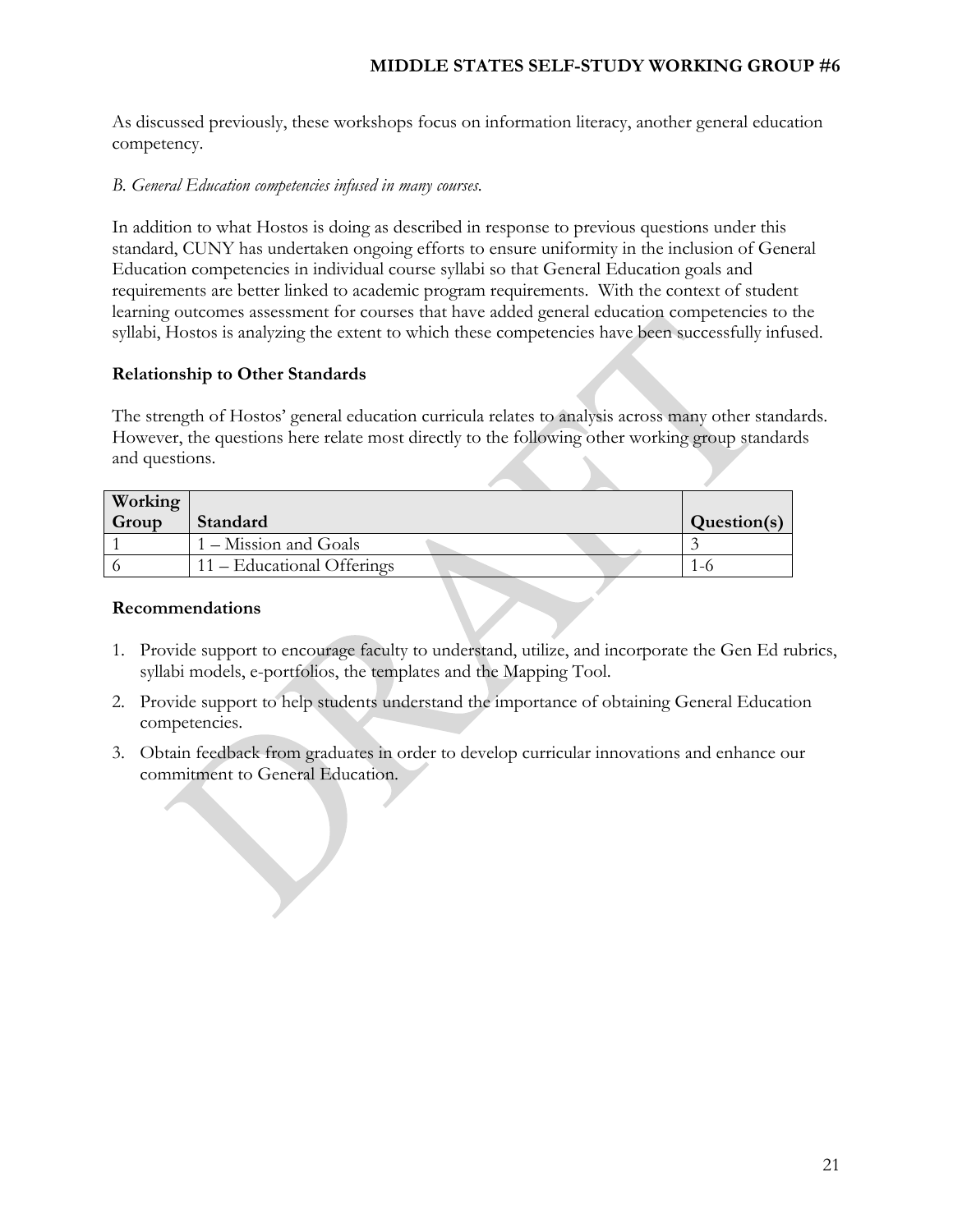#### **Standard 13: Related Educational Activities**

*The institution's programs or activities that are characterized by particular content, focus, location, mode of delivery, or sponsorship meet appropriate standards.* 

#### **Summary of Findings and Conclusions**

Since over 85% of students enter Hostos with developmental or remedial needs, data on this population greatly influences academic program development and institutional and departmental strategic planning. It is also used to develop appropriate pre-college skills building supports, as well as ongoing academic supports as students progress through their college experience on campus.

Continuing education offerings have dramatically grown over the past ten years and these programs continue to be well attended. Since 1999-2000 the number of adult and continuing education students has increased by 440%, from 1,999 to 10,802 in 2009-10. While continuing education programs appear effective, Hostos needs to establish more detailed measures of performance that undergo regular assessment.

With generous support from CUNY, as well as the Department of Education's Title V program and the Carl D. Perkins Career and Technical Act Programs (CTEA), Hostos has expanded its asynchronous/hybrid course offerings, which undergo assessments similar to those for face-to-face courses. Further, the college has developed a strong reputation for its technological innovation, which has been publicly recognized by CUNY, the League for Innovation in Community Colleges and other organizations and colleges across the nation.

Working group 6 concluded that Hostos meets the fundamental elements of this standard. The evidence of these findings and conclusions is presented in the following report.

# **Working Group 6 – Standard #13 Report**

**Question 1: How does the retention and graduation rate of students who place into developmental levels compare to those of students who place into college-level courses? To what extent is this information used to improve educational programs for students? [Assessment/Relevant Institutional Issues]** 

*A. Almost all Hostos students are remedial/developmental – and each semester the college analyzes data on this population to improve educational programs.* 

Because each semester over 85% of entering students have at least one remedial/developmental need, it makes no sense from an analytic point of view to separate out remedial/developmental students from other students. The following describes how the college analyzes data on this population to improve educational programs.

Overall, the one-year retention rate for first-time full-time entering freshmen is about 60 percent. Currently, the retention rate for Fall 2009 freshmen is 63.2 percent, up from 57 percent for the previous cohort. The most recent six-year graduation is 23.9 percent.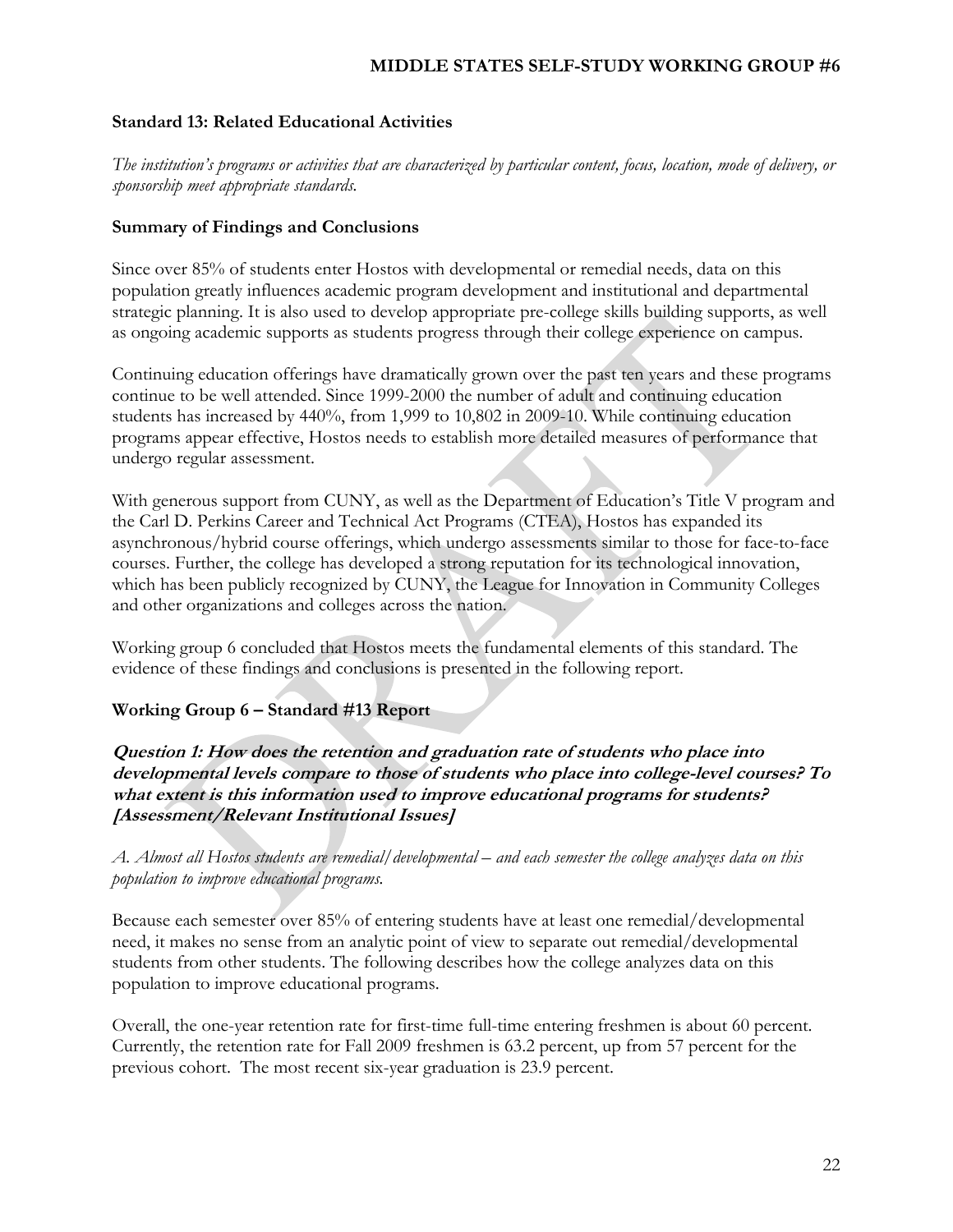However, these total numbers and percentages do not tell the whole story. Analyses conducted by OIR have consistently shown that students who do not pass their CUNY skills tests have a lower retention rate than students who do pass their skills tests. The results from these analyses have been used as part of the rationale for one of the primary focuses of the new strategic plan to be the first year experience. Within that focus is the goal of reviewing and rethinking remedial/developmental education to make it more responsive to the needs of students.

Further, because of the continuing need to improve student retention and performance on the exit tests, Hostos has undertaken a major review of its first-year experience. Working with the Gardner Institute, Hostos is completing the Foundations of Excellence (FOE) study. The results of this indepth analysis of the first-year experience are guiding the college in the revision of activities, policies and procedures that are brought to bear on entering students. More than simply better engaging students, Hostos is looking to completely rethink the educational experience of its entering students.

### *B. Information on skills test performance is used as part of on-going program improvement.*

As part of the on-going analyses of student performance in remedial/developmental courses, faculty, department chairs, and the Provost review the pass rates on the CUNY skills tests for students exiting from remediation. These data are provided following every administration of the CUNY skills tests, including analyses by course and section and comparisons to performance in previous terms. In addition, special analyses are conducted from time to time, particularly around new initiatives (e.g., Hostos Success Academy, Freshman Academy, etc.).

Analyses of pass rates for students completing skills test preparatory workshops are also conducted, along with comparisons to the performance of students exiting from remedial courses. Periodically, cohort analyses are conducted to ascertain whether students are benefitting from workshops or to determine how long it takes students to exit from remediation.

Finally, analyses of results included in the PMP are used to place Hostos in context with the other community colleges in CUNY. These results show that Hostos accepts the least prepared students in CUNY. As a result, performance on the exit tests is not as high as that observed for the other CUNY community colleges.

# **Question 2: How effective are Hostos' programs offered through contractual partnerships? (Compliance/Relevant Institutional Issues)**

Each year, Hostos offers about 10 programs through contractual partnerships. Most contractual partnerships are for youth after-school programs and workforce training in a range of areas, from Certified Nursing Assistants (CNA) to auto transmission repair.

Some programs have clearly articulated outcomes by which we measure success and make programmatic adjustments. For example: for the last 3 years, Jewish Home Life Care has contracted with Hostos to train approximately 25-30 high school students a year to become Certified Nursing Assistants (CNAs) and Certified Pharmacy Technicians. Based on a review of annual pass rates, Hostos works with Jewish Home Life Care to make curriculum adjustments to increase pass rates. For instance this year, Jewish Home Life Care has extended the contract with us into the Fall and Spring semesters to offer review classes on Saturdays to reinforce learning that took place over the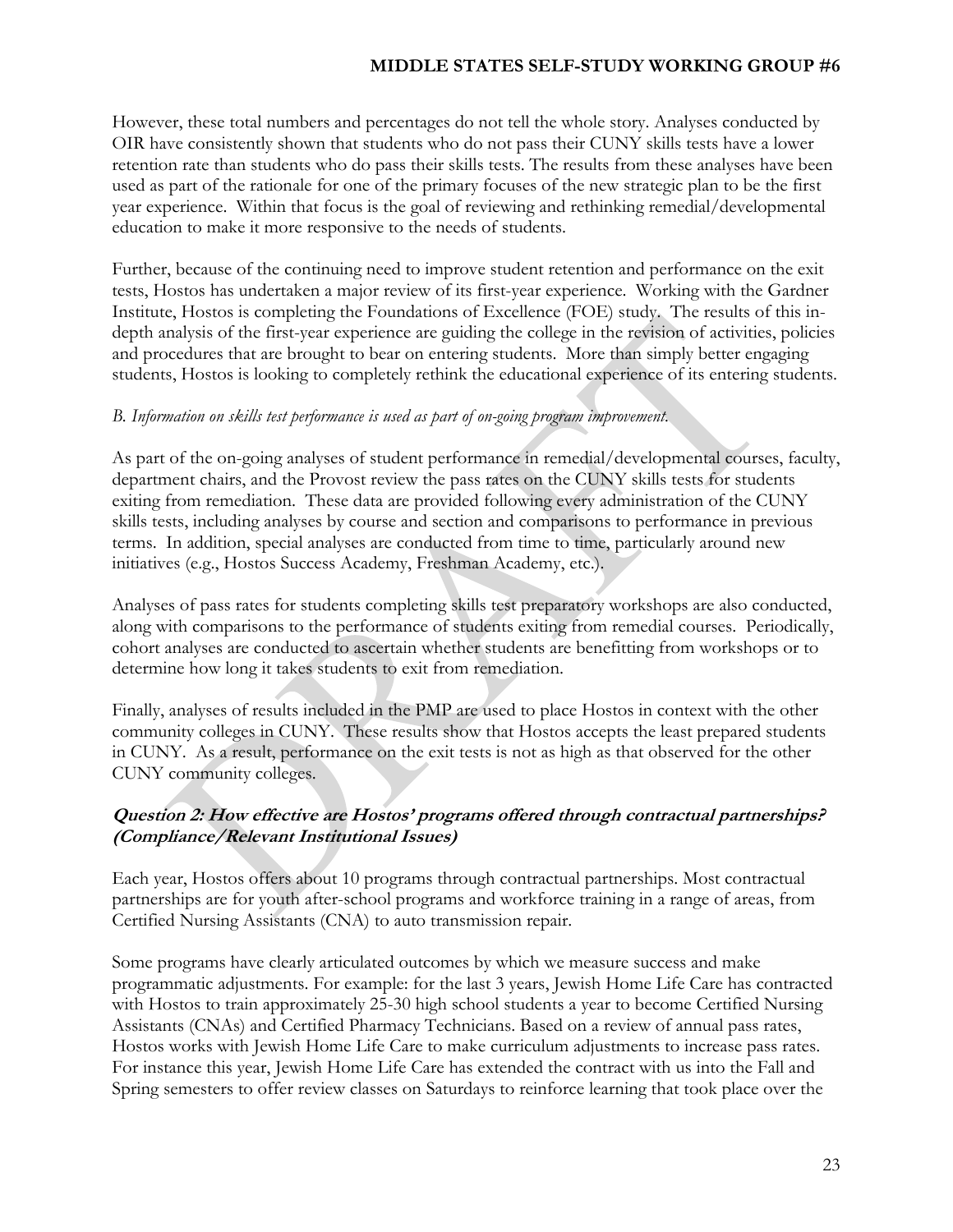summer. Students are not registered to take the State Exams until we are confident that they will pass. We have ongoing meeting to monitor students' progress.

For the most part, Hostos measures success of these programs by meeting periodically with contractors to review the extent to which the college has completed contractually obligated activities (e.g., provision of certain number of workshops, trainings, etc.). Repeat business from contractors is another measure. In spring 2011, given its many allied health-related offerings, Continuing Education hired an Allied Health Director of Quality Management and Compliance to improve quality assurance for its Allied Health programs. Among other responsibilities, this person is developing curriculum standards and student outcome oriented assessment methodologies for Allied Health related offerings – contractual and non-contractual. Based on the curriculum assessment to date in the Certified Nursing Assistant Program, EKG, and Phlebotomy classes, a number of course adjustments are underway for fall 2011, including: more rigorous pre-screening of students; orientation sessions; more in-class testing (e.g., quizzes after chapter readings); increased attention to student study skills and clinical laboratory practice; and more classroom observations and meetings with faculty.

# **Question 3: How are distance learning course offerings, non-credit offerings and certificate programs assessed and how is this information used to improve these programs?**

# **Question 4: How effective are Hostos' off-campus continuing education efforts in serving the community (e.g., Jobs Plus)**

### *A. Distance learning courses undergo similar assessment to face-to-face courses.*

With CTEA support over the last decade, Hostos has developed more than 98 courses that offer distance learning modalities. Each term Hostos offers about 25 distance learning courses in an asynchronous or hybrid format. The asynchronous courses are fully online (although final examinations are often given face-to-face, at the instructor's prerogative). Hybrid courses typically meet face-to-face once a week (or on a similarly regular schedule) and are on-line for the rest of the time.

Both asynchronous and hybrid courses are assessed along with all other courses as part of courselevel outcomes assessment, as described more in detail by Working Group 7 in response to Standard 14, Question 1. In addition, the course-grade analysis, conducted every term, includes results for all on-line courses. These data are provided to department chairs for their review with appropriate faculty. Ultimately, no special or unique assessments are done for the on-line or hybrid courses at Hostos, although the college provides evaluations of asynchronous and hybrid courses as part of the annual VTEA reporting.

### *B. Certificate and non-credit courses have grown dramatically and assessment of these offerings is improving.*

Since 1999-2000, the number of adult and continuing education students has grown by 440%, from 1,999 to 10,802 in 2009-10. Offerings include:

 *On campus.* Hostos offers 31 certificate courses through Continuing Education and Workforce Development in a range of training areas, from allied health to Microsoft computer training. In addition, each year Hostos offers more than 90 non-credit course offerings that fall into several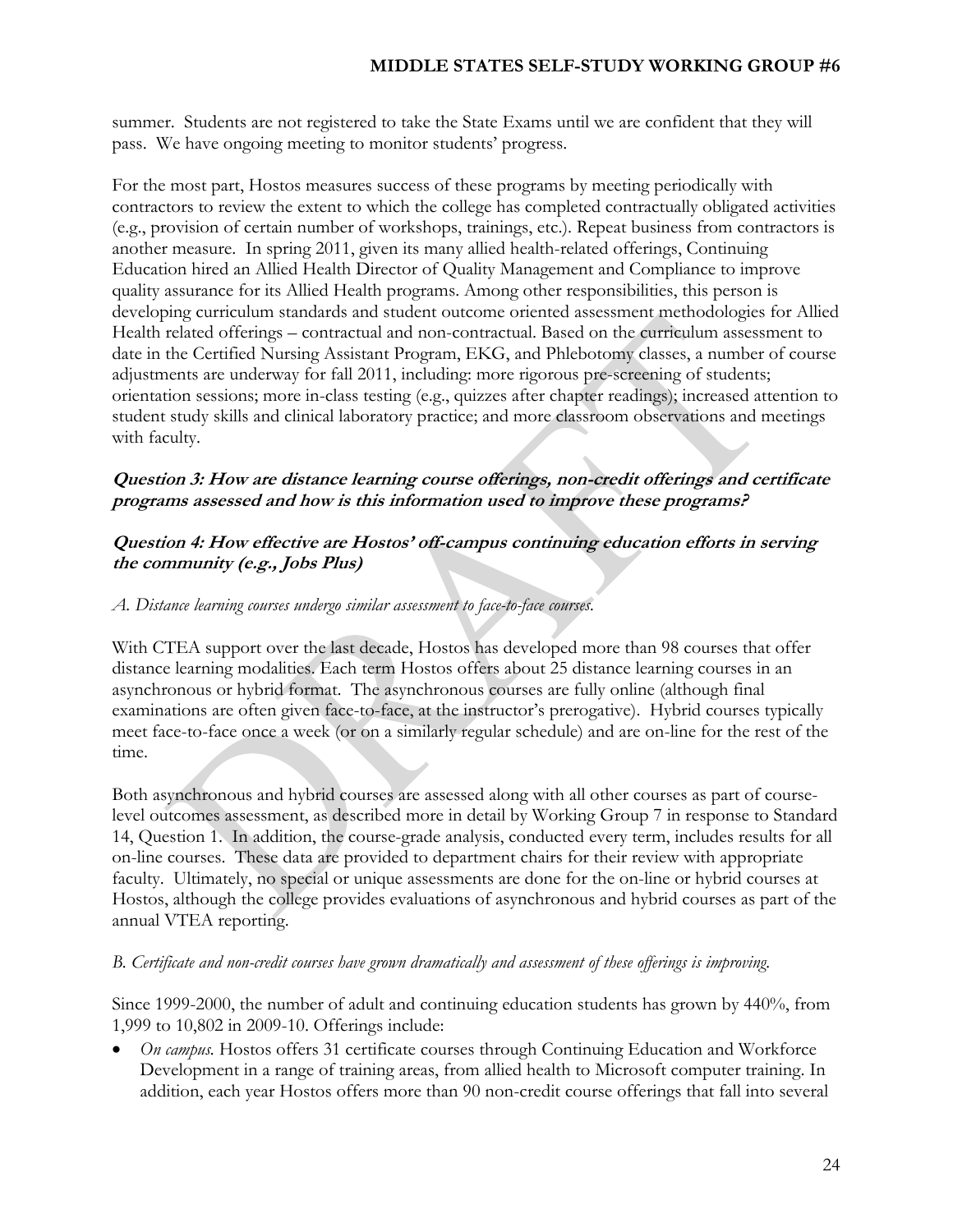categories: GED preparation, vocational, and avocational. More than 7,000 students per year enroll from these offerings.

 *Off campus.* Hostos offers a range of certificate and non-credit offerings to approximately 3,500 students through its CUNY in the Heights location in upper Manhattan. Hostos also runs the first Jobs Plus model project in NYC at the Jefferson Housing Projects in East Harlem. Jobs Plus, which is in its third year, is a back to work one stop employment support program designed to help public housing residents gain access to employment by providing them with access to a ranges of employment-related services including employment counseling, job readiness workshops, and referrals to GED, college, and workforce training programs. Each year more than 400 public housing residents participate in Jobs Plus. The success of Hostos' pilot recently led Mayor Bloomberg to announce the expansion of the Jobs Plus model to an additional six sites in New York City.

For some programs, such as the Health and Human Services Administration Health Programs Opportunity Grant (HPOG), which was first funded in 2010, Hostos has in place rigorous participant outcome oriented assessment methodologies. Each year, HHS sets training, job placement and retention goals that each of its sites must meet. Results from annual assessments have resulted in program adjustments, including staffing changes to make sure the program is appropriately resourced. HHS has also identified an independent evaluator to work with all 32 sites. This evaluation design is currently in the design phase. For most other continuing education programs, Hostos is in the early stages of developing assessment mechanisms to measure program quality, effectiveness, and impact. As described in response to the previous question, Hostos has brought on an administrator to develop quality assurance measures across its Allied Health continuing education offerings. This person will coordinate with Hostos' Office of Institutional Research, to ensure that what they are developing through Continuing Education is aligned with the outcomes assessment efforts underway with degree programs.

Hostos is also part of collaborative initiative to standardize quality assurance across CUNY Adult and Continuing Education (ACE) programs. This CUNY Task: Data Collection and Program Quality Initiative provides each CUNY campus with program quality assessment tools, as well as commonly agreed upon assessment procedures and reporting requirements to:

- help campuses examine program quality in continuing education, choose which standards and metrics make the most sense for measuring quality on their campuses, and develop a set of quality standards that all CUNY ACE programs should meet.
- develop a framework for collecting ACE program, instructor and student information, and for building the capacity of CUNY to measure, assess and report on its continuing education programs, likely resulting in a plan for implementation of a single CUNY-wide data system.

# **Relationship to Other Standards**

The strength of Hostos' related educational activities overlaps with analysis of many other standards. However, the questions here relate most directly to the following other working group standard and question.

| Working |                                     |             |
|---------|-------------------------------------|-------------|
| Group   | Standard                            | Question(s) |
|         | 14 – Assessment of Student Learning |             |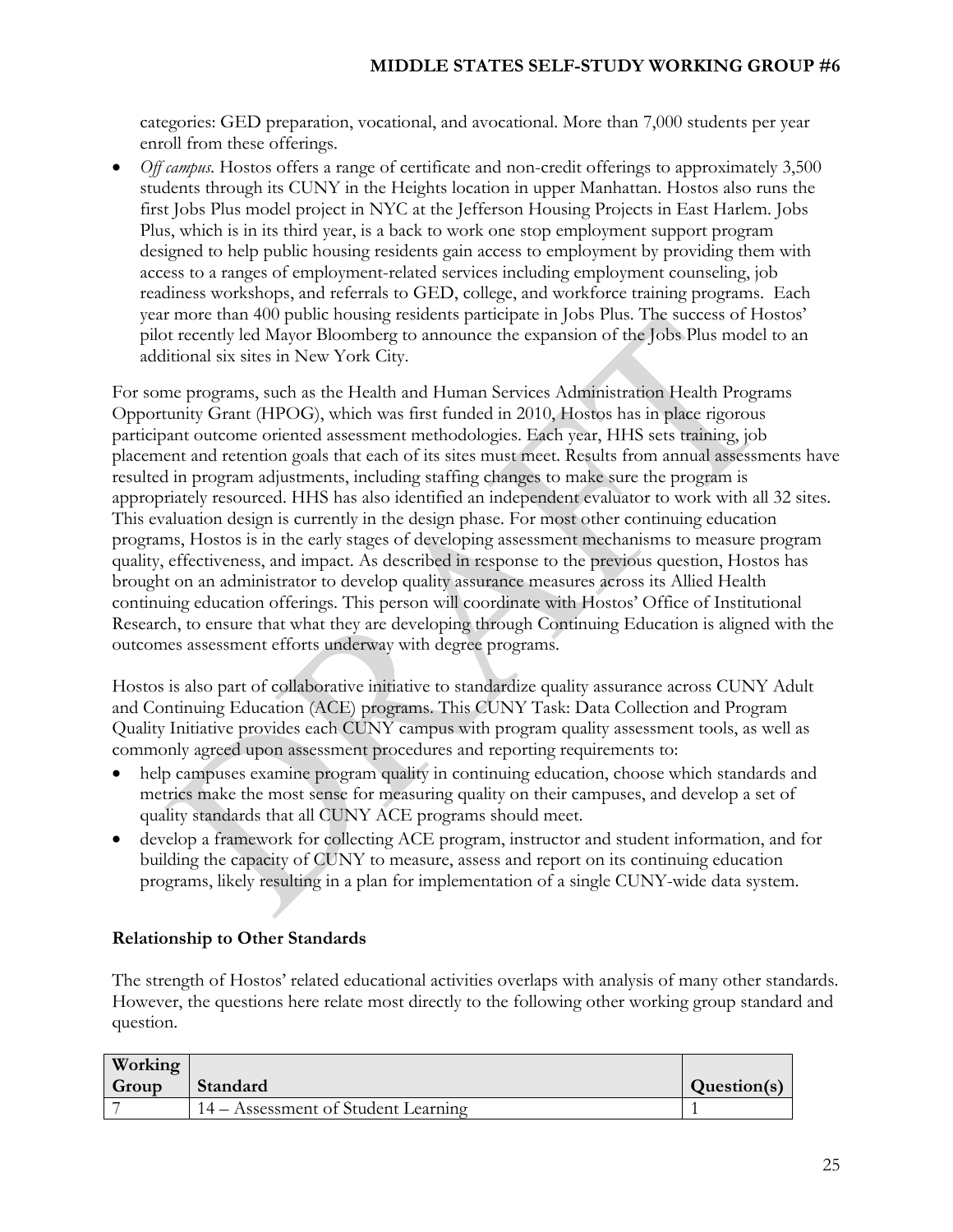#### **Recommendations**

- 1. Review academic remediation areas and student support strategies to effectively integrate basic skills across content areas and enhance student academic success.
- 2. Develop an effective and integrated persistence and retention program for students in developmental levels.
- 3. Establish early intervention systems such as summer skills immersion programs, improved referral processes, and inter-divisional efforts in identifying, tracking and servicing at risk students.
- 4. Establish and implement rigorous assessment processes and procedures for all continuing education offerings.
- 5. Make assessment results available to potential continuing education consumers and organizational partners, including contractors.

26